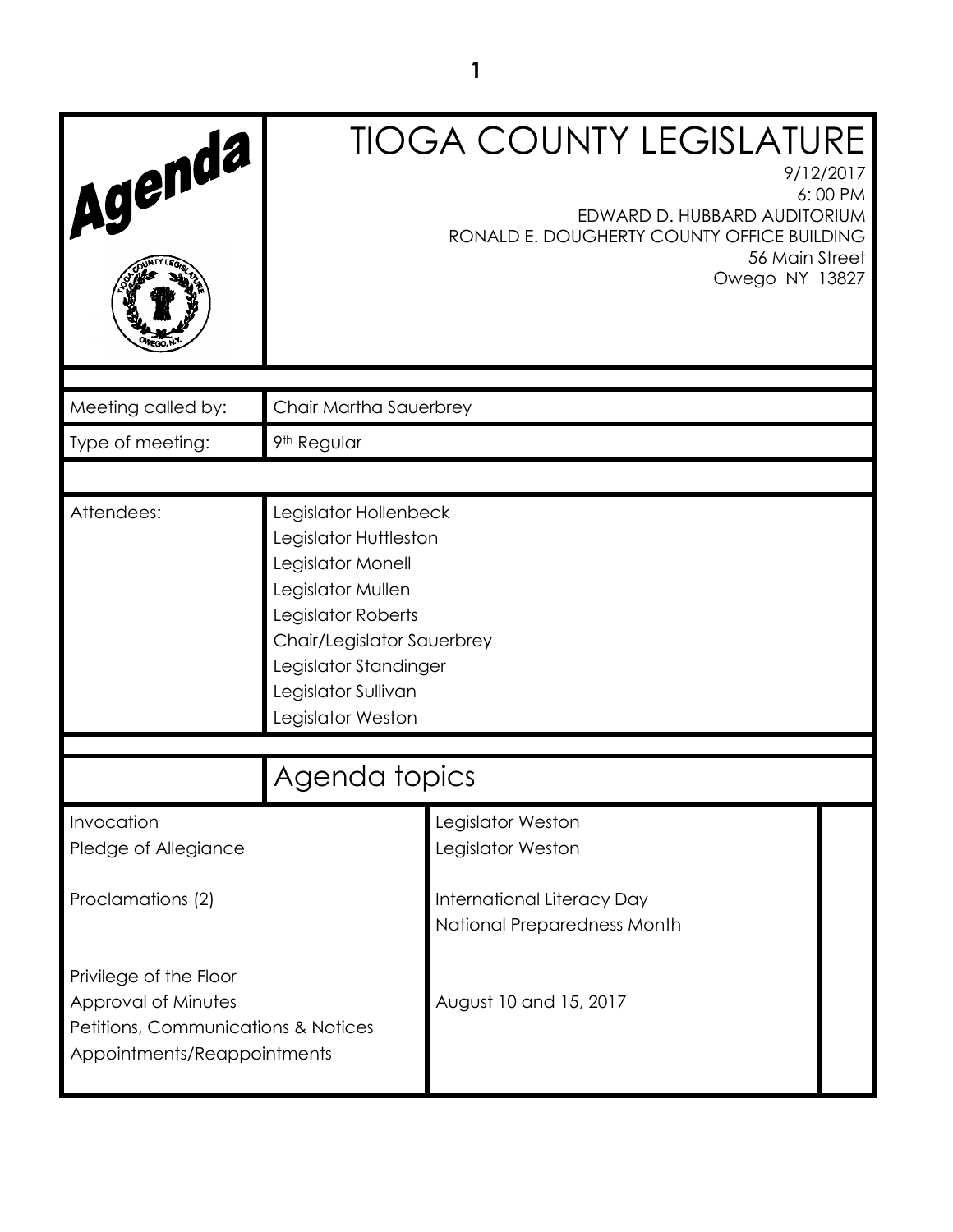| <b>Reports Standing/Special Committees</b> |                         |                                                                                                                                                                                                                                                                                                                                               |               |
|--------------------------------------------|-------------------------|-----------------------------------------------------------------------------------------------------------------------------------------------------------------------------------------------------------------------------------------------------------------------------------------------------------------------------------------------|---------------|
| <b>RESOLUTIONS:</b>                        |                         | 1. Resolution Memorializing Congress to pass the Second<br>Amendment Guarantee Act pertaining to limiting State and<br>Local Government's authority to regulate rifles and shotguns                                                                                                                                                           |               |
|                                            | Counsel                 | 2. Transfer of Funds from DA and Contingency to Assigned                                                                                                                                                                                                                                                                                      |               |
|                                            |                         | 3. Request and Transfer of Funds from Contingency Account                                                                                                                                                                                                                                                                                     |               |
|                                            | <b>Social Services</b>  | 4. Transfer of Funds from Contingency and Budget Modification                                                                                                                                                                                                                                                                                 |               |
|                                            |                         | 5. Transfer of Funds from Contingency Account to Household<br>Hazardous Waste Account and Modify 2017 Budget                                                                                                                                                                                                                                  |               |
|                                            |                         | 6. Request for Reserve Funds and Budget Modification/Transfer                                                                                                                                                                                                                                                                                 |               |
|                                            |                         | 7. Authorize and Fund Purchase of Microsoft Windows 10<br>Software Licenses with appropriation from Capital Software<br>Reserve Account                                                                                                                                                                                                       |               |
|                                            |                         | 8. Authorize and Fund New Data Storage System and<br>appropriate funds from Capital Hardware Reserve Account                                                                                                                                                                                                                                  |               |
|                                            |                         | 9. Appropriate Funds from Capital Software and Hardware<br>Reserves for Northwoods Purchase                                                                                                                                                                                                                                                   |               |
|                                            |                         | 10. Authorize Additional Equipment Purchases                                                                                                                                                                                                                                                                                                  |               |
|                                            |                         | 11. LOCAL LAW TO BE INTRODUCED - A Local Law providing for<br>the collection of a hotel and motel tax in Tioga County                                                                                                                                                                                                                         |               |
|                                            | 2017                    | 12. Schedule Public Hearing Local Law Introductory No. D of                                                                                                                                                                                                                                                                                   |               |
|                                            | <b>New</b><br>Parkview) | 13. Authorization to accept awarded 2016 New York Homes and<br>Community Renewal Funding for \$500,000.00 from the New<br>York Main Street Downtown Anchor Program for the 2016<br>Street<br>Downtown<br>York<br>Main<br>Anchor<br>Revitalization Project at 145 Front Street, Owego                                                          | Owego<br>(The |
|                                            |                         | 14. Authorization to appropriate funds and modify 2017 budget<br>for the awarded 2016 New York Homes and Community<br>Renewal Funding for \$500,000.00 from the New York Main<br>Street Downtown Anchor Program for the 2016 New York<br>Main Street Downtown Anchor Owego Revitalization Project<br>at 145 Front Street Owego (The Parkview) |               |
|                                            |                         | 15. Establish Equalization Rates                                                                                                                                                                                                                                                                                                              |               |
|                                            |                         | 16. Approve 2018 Stop DWI Plan                                                                                                                                                                                                                                                                                                                |               |
|                                            |                         | 17. Appoint Member to Youth Board Youth Bureau                                                                                                                                                                                                                                                                                                |               |
|                                            |                         | 18. Contract with Excellus Blue Cross/Blue Shield to Administer<br><b>Health Insurance Benefits</b>                                                                                                                                                                                                                                           |               |
|                                            |                         | 19. Authorize Contract with The Hartford to administer Medicare                                                                                                                                                                                                                                                                               |               |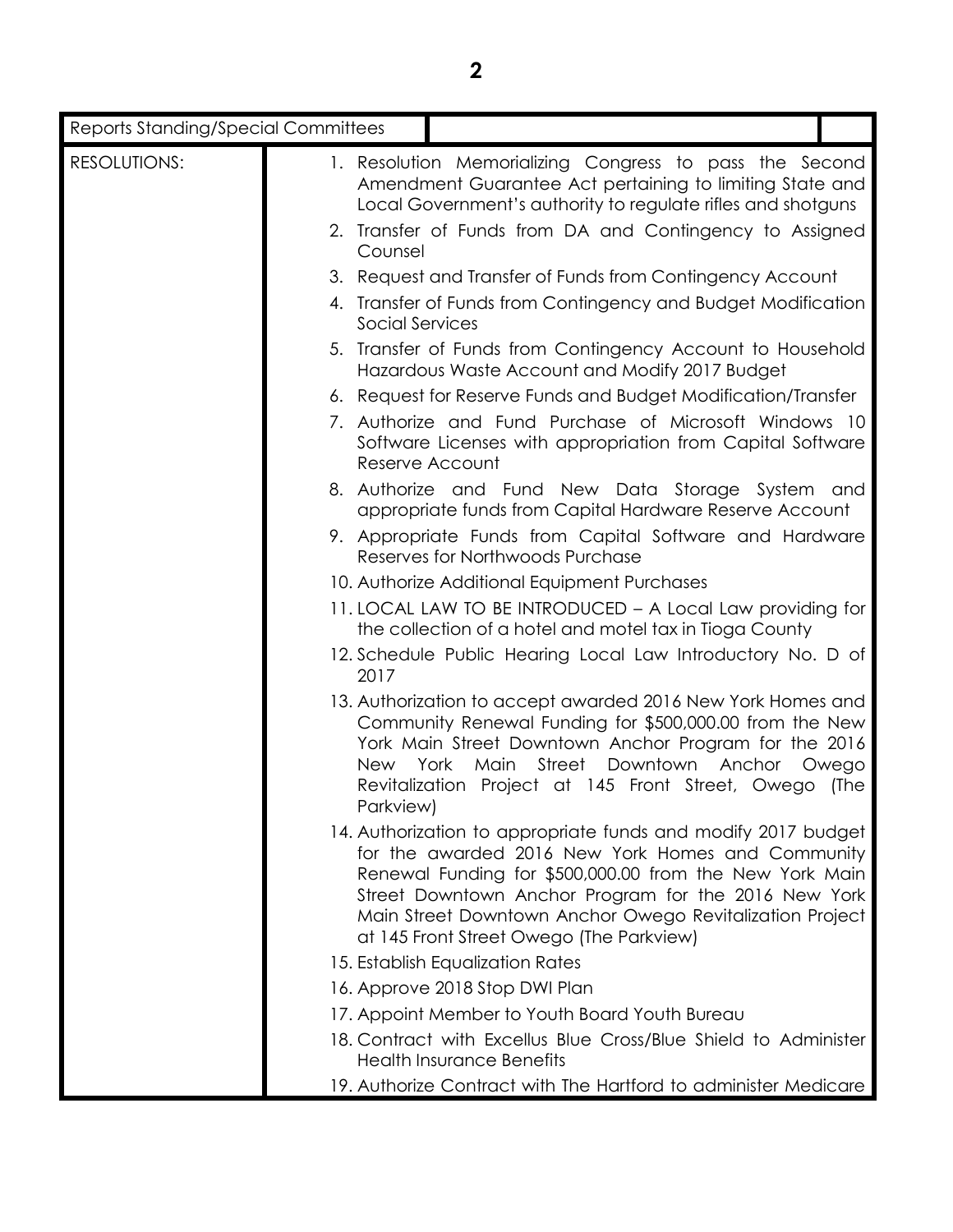| eligible retiree Health Insurance                                                                                 |
|-------------------------------------------------------------------------------------------------------------------|
| 20. Authorize Position Reclassification Mental Hygiene                                                            |
| 21. Authorize Backfill Part Time Assistant Fire Coordinator (Bureau<br>of Fire)                                   |
| 22. Amend Resolution #280-16; Create and Fill Temporary, Full-<br>Time Clerk (Seasonal) Position (Personnel Dept) |
| 23. Resolution to Declare Work Day Status for Elected and<br><b>Appointed Officials</b>                           |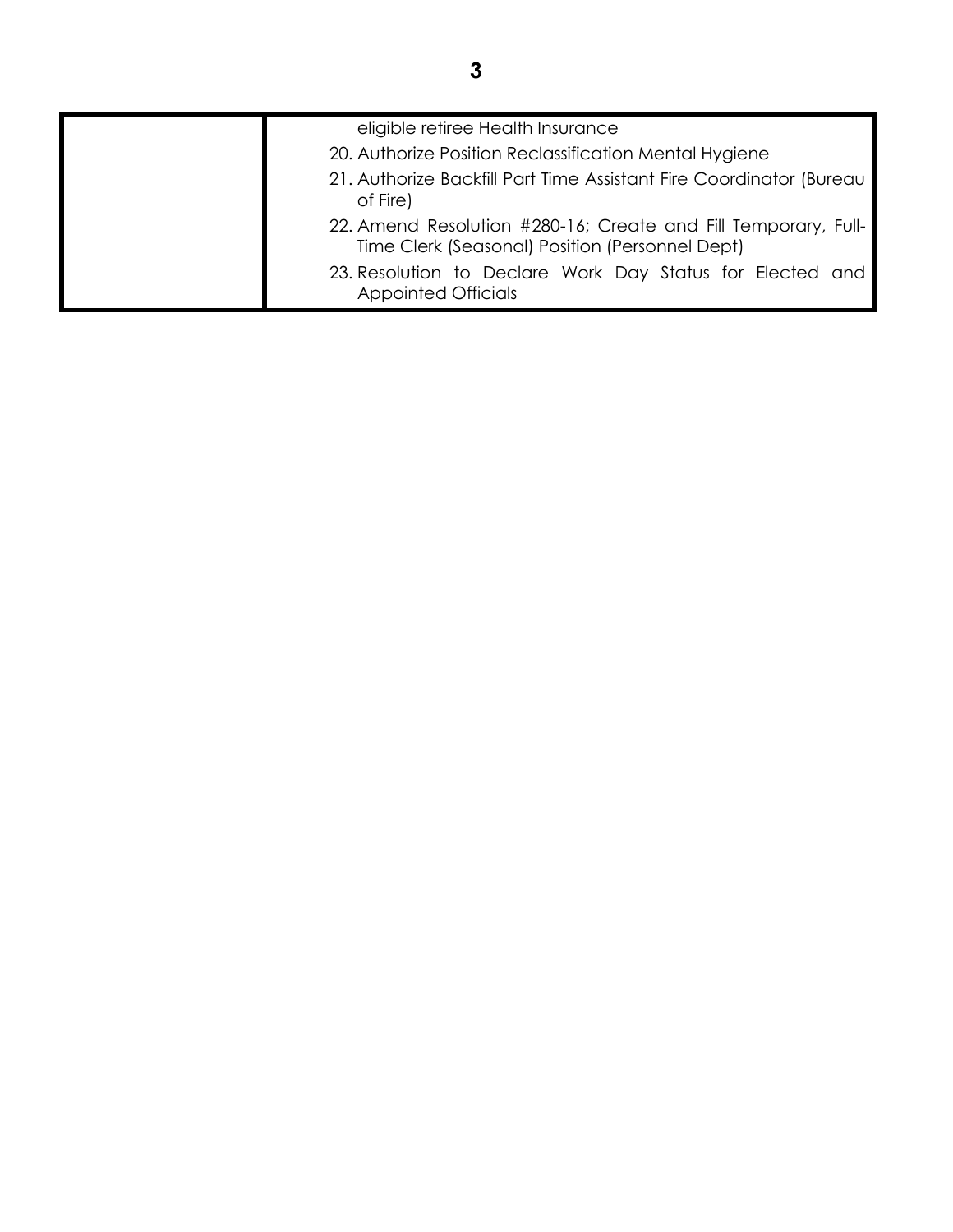#### PROCLAMATION INTERNATIONAL LITERACY DAY 2017, ADULT EDUCATION AND FAMILY LITERACY WEEK 2017

WHEREAS: The need for a highly literate citizenry increases as Tioga County, New York moves toward an increasingly technological future; and

WHEREAS: Approximately fourteen percent of the Tioga County adults experience literacy issues that impact severely on their lives and families, their ability to work productively, and their full participation as citizens and residents of Tioga County, New York; and

WHEREAS: 36 Million adults in the United States cannot read, write, or do basic math above a third grade level; 72% of children whose parents have low literacy levels have a chance of being at the lowest reading levels themselves; and

WHEREAS: The Literacy Volunteers of Broome – Tioga Counties, Inc., now marking their 50<sup>th</sup> year of service, work with the Tioga County Legislature in inviting the citizens and businesses of Tioga County to join in highlighting the economic and societal importance of literacy;

NOW, THEREFORE, THE TIOGA COUNTY LEGISLATURE does hereby proclaim

September 8, 2017, as INTERNATIONAL LITERACY DAY and the dates of September 24 through September 30, 2017 as Adult Education and Family Literacy Week in Tioga County, New York

and urge fellow citizens to learn more about the importance of literacy and to become involved with literacy in their communities.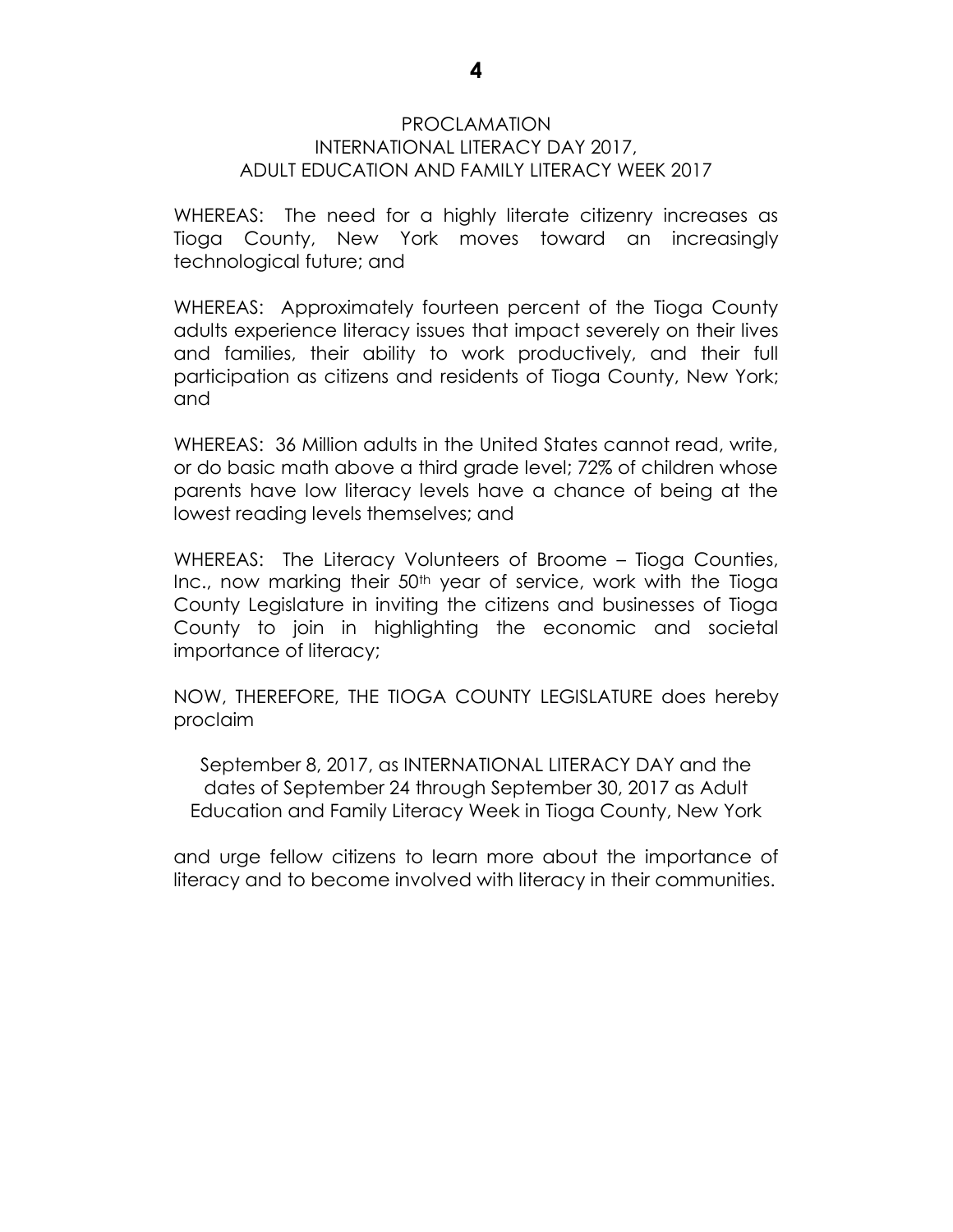#### **COUNTY OF TIOGA EXECUTIVE PROCLAMATION**

WHEREAS: September is nationally recognized as National Preparedness Month; and

WHEREAS: In 2011, Hurricane Irene and Tropical Storm Lee moved through the Southern Tier damaging homes throughout the County. Recent national events also highlight the devastation natural disasters can cause; and

WHEREAS: Threats can come in many forms including natural disasters, terrorist attacks and pandemic disease outbreaks; and

WHEREAS: Community preparedness improves the ability of municipalities and emergency agencies to respond to disasters, secure necessary resources and quickly recover; and

WHEREAS: Trained Medical Reserve Corps volunteers are vital in events and can be called upon in hazards that pose a threat to the public's health; and

WHEREAS: Tioga County Public Health recommends citizens prepare well thought out plans for communications, sheltering in place and a strategy of escape; therefore

The TIOGA COUNTY LEGISLATURE, County of Tioga, does hereby proclaim the month of September 2017 as:

#### **NATIONAL PREPAREDNESS MONTH**

and urges all citizens of our County to become more involved in preparing together as a community. Disasters don't plan ahead but you can.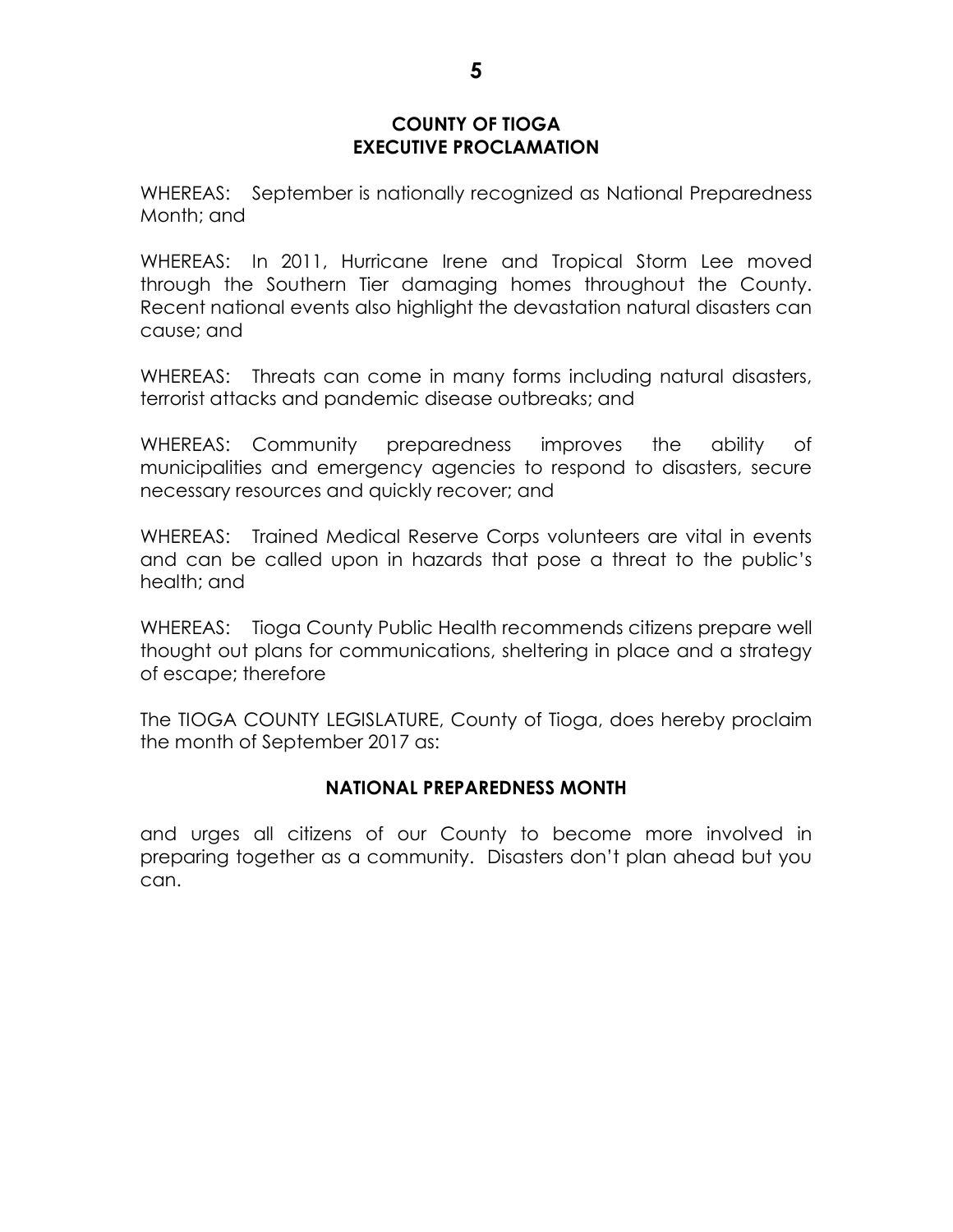REFERRED TO: LEGISLATIVE WORKSESSION RESOLUTION NO. –17 RESOLUTION MEMORIALIZING CONGRESS TO PASS THE SECOND AMENDMENT GUARANTEE ACT PERTAINING TO LIMITING STATE AND LOCAL GOVERNMENT'S AUTHORITY TO REGULATE RIFLES AND SHOTGUNS

WHEREAS: The middle of the night passage of the NY SAFE Act in 2013 went far beyond federal law by unnecessarily regulating firearms that citizens may possess and carry. The NY SAFE Act broadened the definition of assault weapons to include semi-automatic rifles, semi-automatic shotguns and semi-automatic pistols; and

WHEREAS: As a result, law abiding sportsmen and women were greatly impacted. Many of Tioga County residents were rightfully upset by the passing of this legislation. In response to this, the Legislators of the Tioga County Legislature submitted a memorializing resolution that called for the repeal of the NY SAFE Act, however attempts to repeal the NY SAFE Act at the State level have not been successful; and

WHEREAS: Recently Congressman Chris Collins of New York has unveiled the Second Amendment Guarantee Act (SAGA). This legislation aims to repeal many parts of the NY SAFE Act as it pertains to rifles and shotguns. Many law abiding gun owners have been left vulnerable as a result of the NY SAFE Act; the goal of SAGA is to restore Second Amendment rights that are currently being denied to citizens; and

WHEREAS: SAGA will lift the regulations that the State has unnecessarily placed on firearms, specifically rifles and shotguns, by ensuring that the maximum regulation that can be placed on these firearms cannot exceed Federal Law. Tioga County applauds Congressman Collins' efforts to ensure that all citizens Second Amendment rights are protected; therefore be it

RESOLVED: That the Tioga County Legislature joins in calling on Congress to pass Congressman Chris Collins' Second Amendment Guarantee Act; and be it further

RESOLVED: That the Clerk of the Tioga County Legislature shall forward a certified copy of this resolution to Governor Andrew Cuomo, Congressman Thomas Reed, Congresswoman Claudia Tenney, Senator Fred Akshar, and Assemblyman Christopher Friend.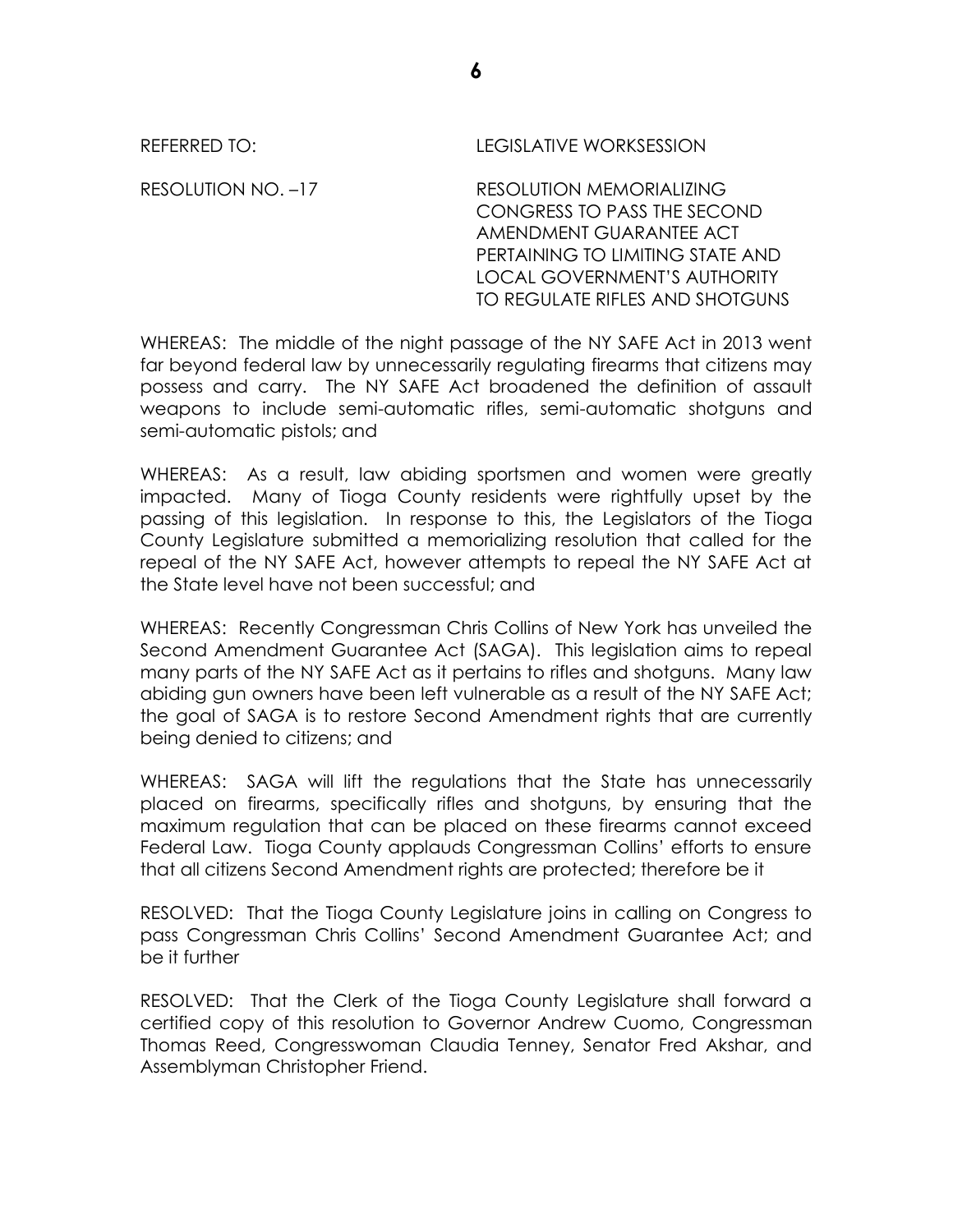## REFERRED TO: FINANCE/LEGAL COMMITTEE

RESOLUTION NO. -17 TRANSFER OF FUNDS FROM DA AND CONTINGENCY TOASSIGNED COUNSEL

WHEREAS: The Assigned Counsel budget has had a high number of cases for 2017 and the Assigned Counsel account will not have sufficient funds for the remainder of 2017; and

WHEREAS: It is anticipated the District Attorney's Office will come in under budget and have surplus in Trial's Budget Line Item; and

WHEREAS: Funds will need to be transferred from the District Attorney's budget and Contingency Account to the Assigned Counsel Account to accommodate the increase in cases for 2017; therefore be it

RESOLVED: That the Tioga County Legislature authorizes a transfer as follows:

|     | From: A1990 540715 Contingency Account<br>A1165 540720 District Attorney Trial Costs | \$20,000.00<br>\$20,000.00 |
|-----|--------------------------------------------------------------------------------------|----------------------------|
| To: | A1172 540030 Assigned Counsel                                                        | \$40,000.00                |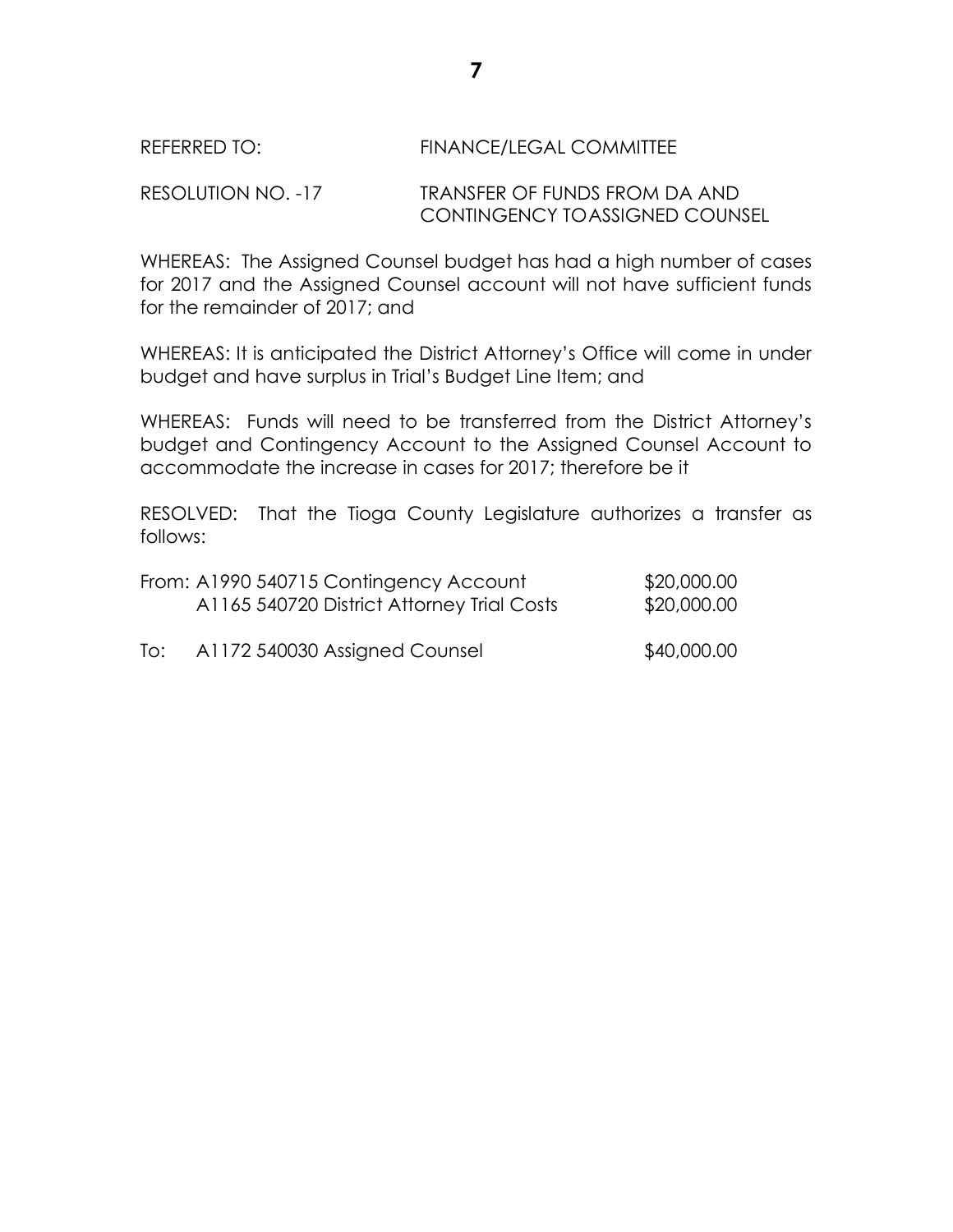REFERRED TO: THE STATE STATE REFERRED TO:

RESOLUTION NO. -17 REQUEST AND TRANSFER OF FUNDS FROM CONTINGENCY ACCOUNT

WHEREAS: The Law Department funds are insufficient to cover salaries through the end of 2017 due to pay out for accrued and unused vacation upon the retirement of the County Attorney as well as paying the salaries of the new County Attorney and the temporary position of Special County Attorney during March/April of 2017; and

WHEREAS: The funding is available in the Contingency Account to transfer to the Law Salary Full Time account; therefore be it

RESOLVED: That the Tioga County Legislature authorizes the following transfer:

| FROM: | A1990 540715 | Contingency-Transfer   | \$8,550.00 |
|-------|--------------|------------------------|------------|
| TO:   | A1420 510010 | Law – Salary Full Time | \$8,550.00 |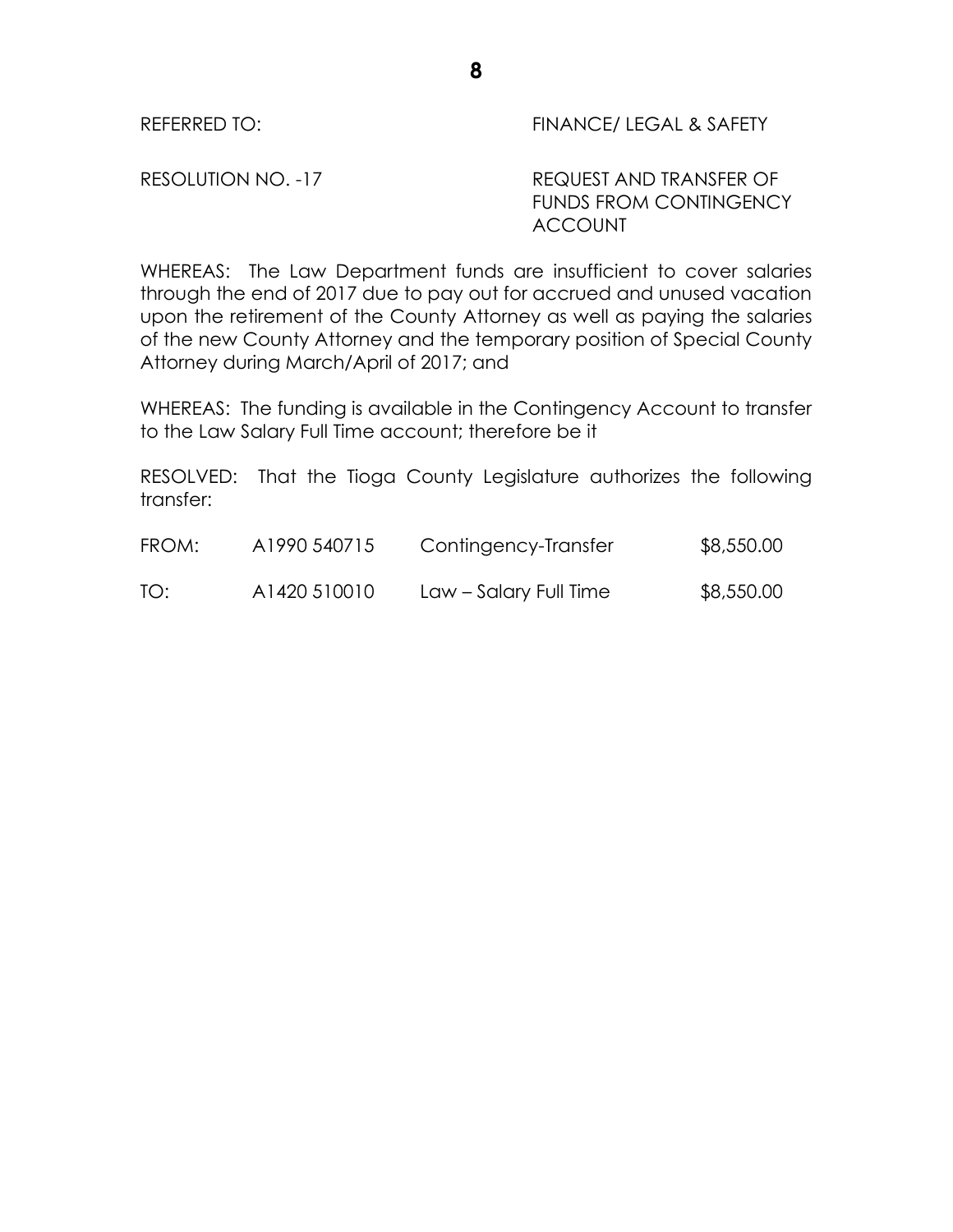# REFERRED TO: HEALTH & HUMAN SERVICES COMMITTEE FINANCE/LEGAL COMMITTEE

RESOLUTION NO. -17 TRANSFER OF FUNDS FROM CONTINGENCY AND BUDGET MODIFICATION SOCIAL **SERVICES** 

WHEREAS: Tioga County Department of Social Services (DSS) receives an annual chargeback bill from the Office of Children and Family Services (OCFS) for the county share of foster children housed in OCFS residential facilities; and

WHEREAS: DSS has received the chargeback bill for calendar year 2015 in the amount of \$246,051.37 and determined the amount exceeds budgeted funds by \$146,051.37; and

WHEREAS: The additional funding needed will require a budget modification and transfer of funds from contingency to Social Services appropriation account; and

WHEREAS: Transfer of funds and contingency fund requests requires Legislative approval; therefore be it

RESOLVED: That contingency fund use be approved and transferred as follows:

From: A1990 540715 Contingency Account Transfer \$ 146,051.37 To: A6129 540487 State Training Schools Program Expense \$ 146,051.37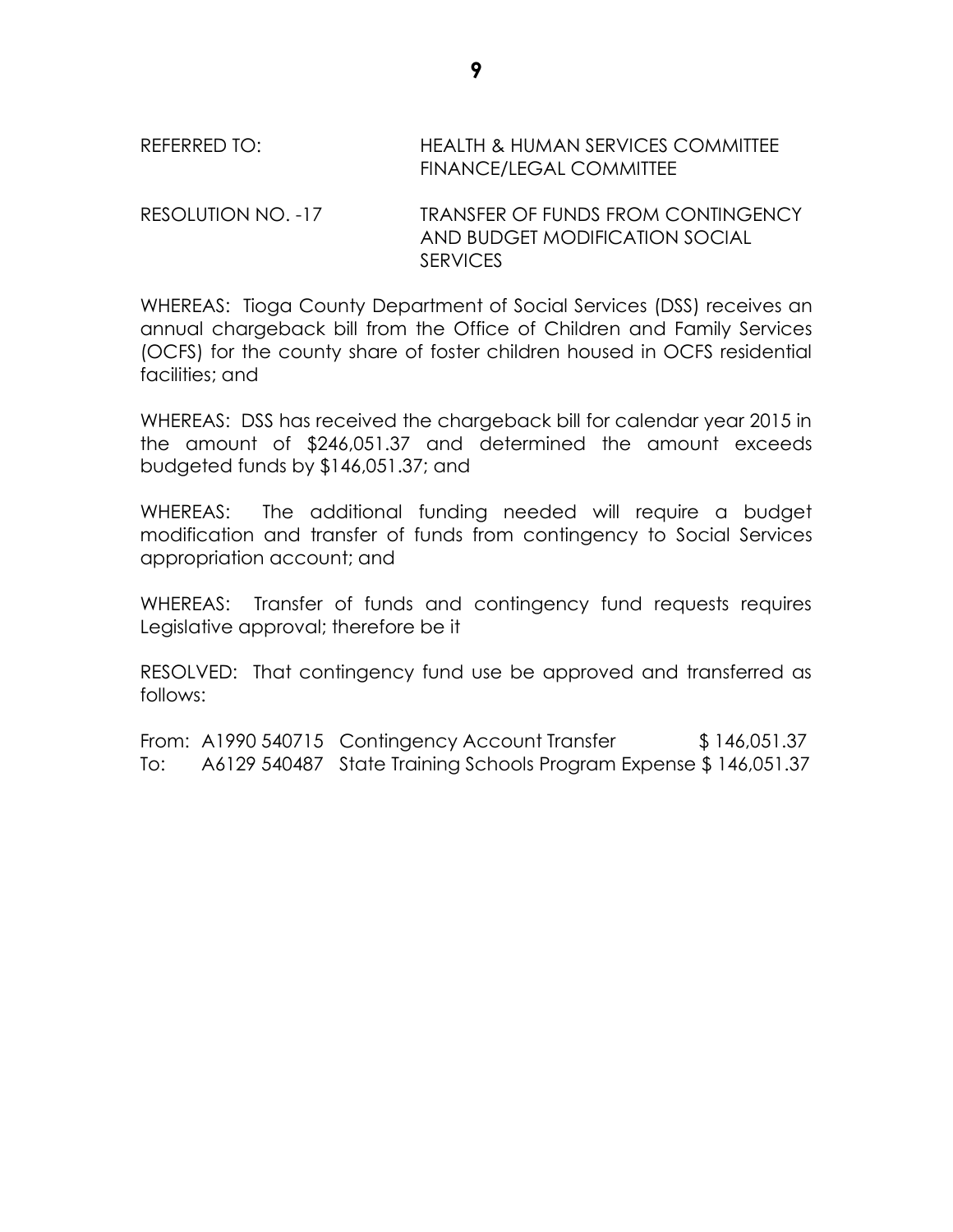# REFERRED TO: PUBLIC WORKS COMMITTEE FINANCE/LEGAL COMMITTEE RESOLUTION NO. -17 TRANSFER OF FUNDS FROM

CONTINGENCY ACCOUNT TO HOUSEHOLD HAZARDOUS WASTE ACCOUNT AND MODIFY 2017 **BUDGET** 

WHEREAS: There is a significant increase in the amount of electronic waste being brought by Tioga County residents; and

WHEREAS: This increase has caused the budgeted amount to be exceeded for the 2017 Hazardous Waste Program; therefore be it

RESOLVED: That the Tioga County Legislature authorizes a transfer from contingency and modify the budget as follows:

|     | From: B1990 540715 Contingency Account | \$10,000 |
|-----|----------------------------------------|----------|
| To: | B8160 542261 Household Hazardous Waste | \$10,000 |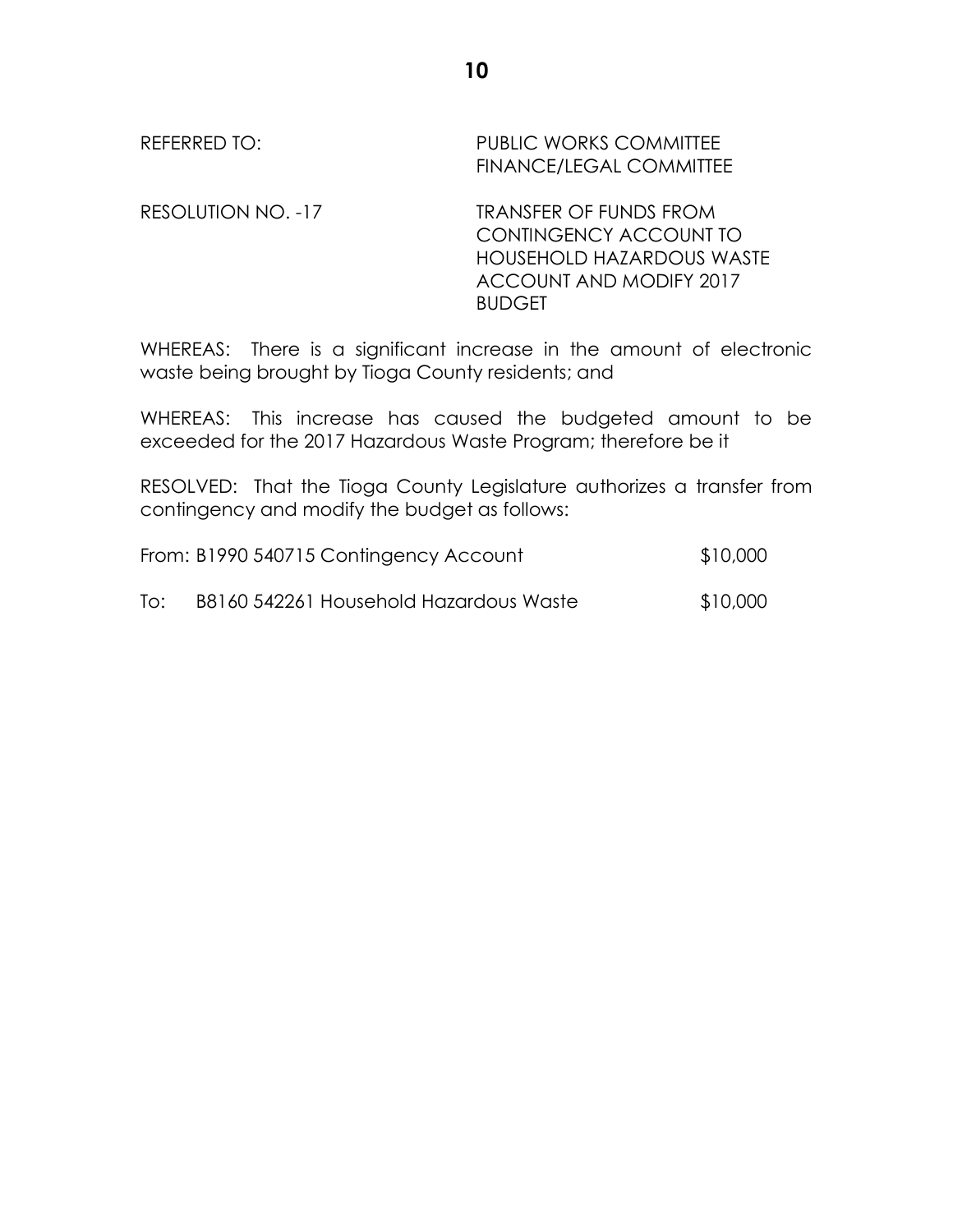## REFERRED TO: LEGAL/FINANCE COMMITTEE

#### RESOLUTION NO. -17 REQUEST FOR RESERVE FUNDS AND BUDGET MODIFICATION/TRANSFER

WHEREAS: Chapter 497 of the New York State Law of 1999 requires every county to establish a separate handicapped parking and education program with the purpose of providing education to increase the awareness of handicapped parking laws; and

WHEREAS: Implementation of this plan is dependent upon revenue generated from a mandatory thirty-dollar handicapped parking fine surcharge which the New York State Law of 1999 requires will be used for activities such as public service announcements, public education and awareness campaigns, distribution of literature and other activities with such purpose; and

WHEREAS: There was no budgeted line item in the general fund for these expenditures and Legislative approval is needed to access funds from a reserve account as well as to modify the budget; therefore be it

RESOLVED: That funds to cover the cost of two public service announcements be allocated as follows:

From: A388904 Reserve for Handicapped Parking Education \$206.00

To: A2989 54010 Advertising \$206.00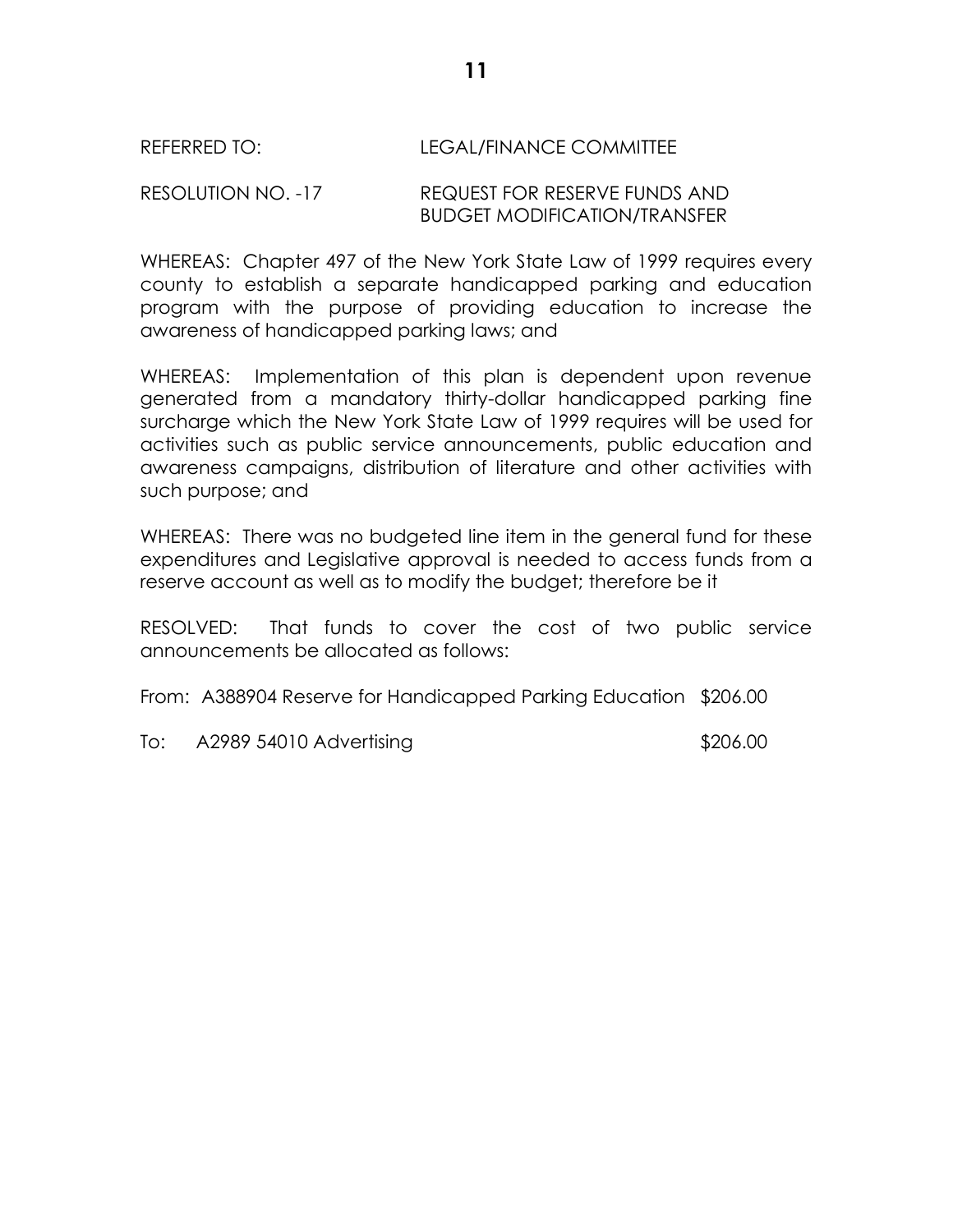RESOLUTION NO. -17 AUTHORIZE AND FUND PURCHASE OF MICROSOFT WINDOWS 10 SOFTWARE LICENSES WITH APPROPRIATION FROM CAPITAL SOFTWARE RESERVE ACCOUNT

WHEREAS: The Tioga County Legislature recognizes the importance of County infrastructure; and

WHEREAS: The County utilizes Microsoft Windows software for critical daily operations; and

WHEREAS: The ITCS Director has evaluated the current Microsoft licensing needs; and

WHEREAS: A need to purchase additional and new Microsoft software licenses to ensure the County is in license usage compliance has been identified; therefore be it

RESOLVED: That the Tioga County Legislature authorizes the payment of software fees in the amount of \$67,000 to Dell, the holder of the Microsoft NYS OGS contract for software purchases from the Capital Software Reserve Fund for the purchase of Microsoft Windows 10 licenses; and be it further

RESOLVED: That the following funds be transferred:

FROM: H387804 Capital Software Reserve Fund  $$67,000.00$ 

TO: H1680-520620 Information Technology Capital Software \$67,000.00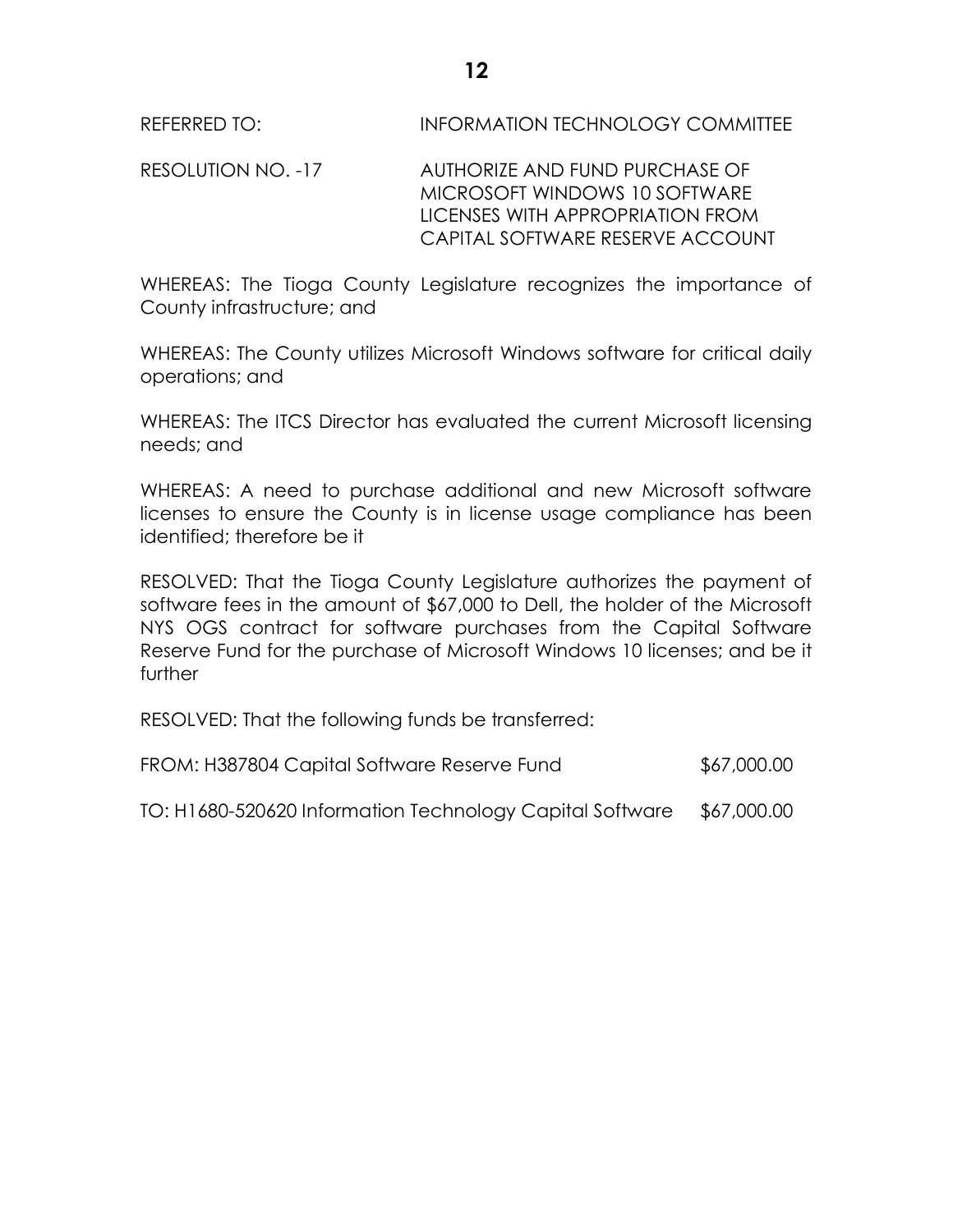REFERRED TO: **INFORMATION TECHNOLOGY** 

RESOLUTION NO. -17 AUTHORIZE AND FUND NEW DATA STORAGE SYSTEM AND APPROPRIATE FUNDS FROM CAPITAL HARDWARE RESERVE ACCOUNT

WHEREAS: The Tioga County Legislature recognizes the importance of County Infrastructure; and

WHEREAS: The ITCS department has identified that an upgrade is needed to the County's primary data storage system; and

WHEREAS: The Information Technology department has conducted an evaluation of available options; and

WHEREAS: VirtuIT Systems has been selected to purchase said computer hardware; and

WHEREAS: The Information Technology Committee has reviewed the recommendation and agrees with the ITCS Director's recommendation; therefore be it

RESOLVED: That the ITCS Director be authorized to purchase computer hardware at a cost not to exceed \$42,929.29 from VirtulT Systems; and be it further

RESOLVED: That the following funds be transferred:

|     | From: H 387805 Capital Hardware Reserve | \$42,929.29 |
|-----|-----------------------------------------|-------------|
| TO: | H1680-521090 IT Capital Computer        | \$42,929.29 |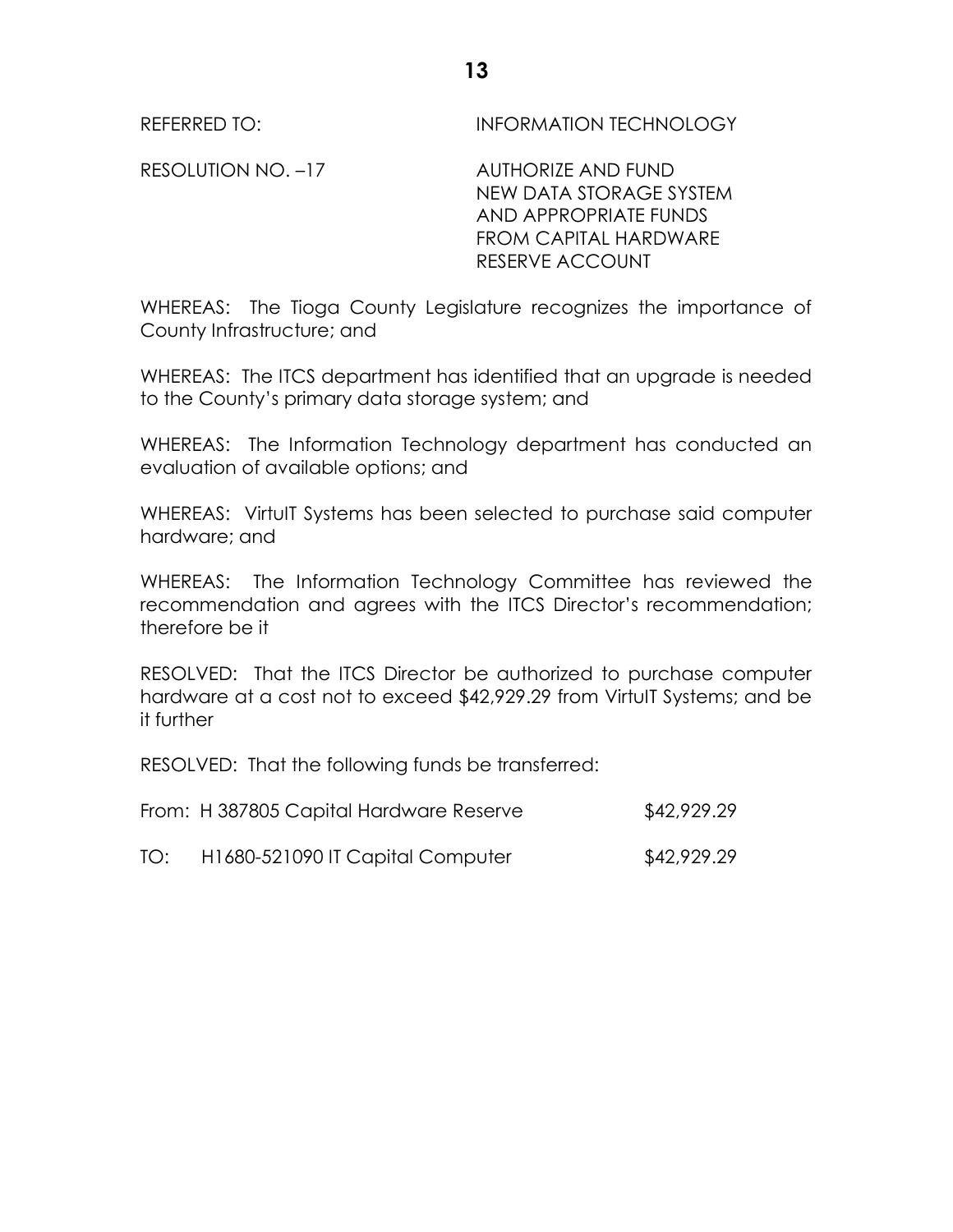REFERRED TO: HEALTH AND HUMAN SERVICES COMMITTEE FINANCE/LEGAL COMMITTEE

RESOLUTION NO. -17 APPROPRIATE FUNDS FROM CAPITAL SOFTWARE AND HARDWARE RESERVES FOR NORTHWOODS PURCHASE

WHEREAS: The Tioga County Legislature recognizes the importance of County infrastructure; and

WHEREAS: Tioga County Department of Social Services (DSS) has approval to purchase a software system for Mobile Content Management for Child Welfare Services from Northwoods via resolution 189-17; and

WHEREAS: Associated hardware and licensing for support costs have been estimated at \$26,124; and

WHEREAS: Appropriation and transfer of funds requires Legislative approval; therefore be it:

RESOLVED: That the funding be appropriated and transferred as follows:

| FROM: H387804 Capital Software Reserve Fund        |     | \$176,458 |
|----------------------------------------------------|-----|-----------|
| FROM: H6010 436100 State Aid-Social Services Admin |     | \$287,905 |
| TO: H6010 540620 Software Expense                  |     | \$464,363 |
|                                                    |     |           |
| FROM: H387805 Capital Hardware Reserve Fund        |     | \$3,800   |
| FROM: H6010 436100 State Aid-Social Services Admin | \$. | 6,200     |
| TO: H6010 520090 Computer                          |     | \$10,000  |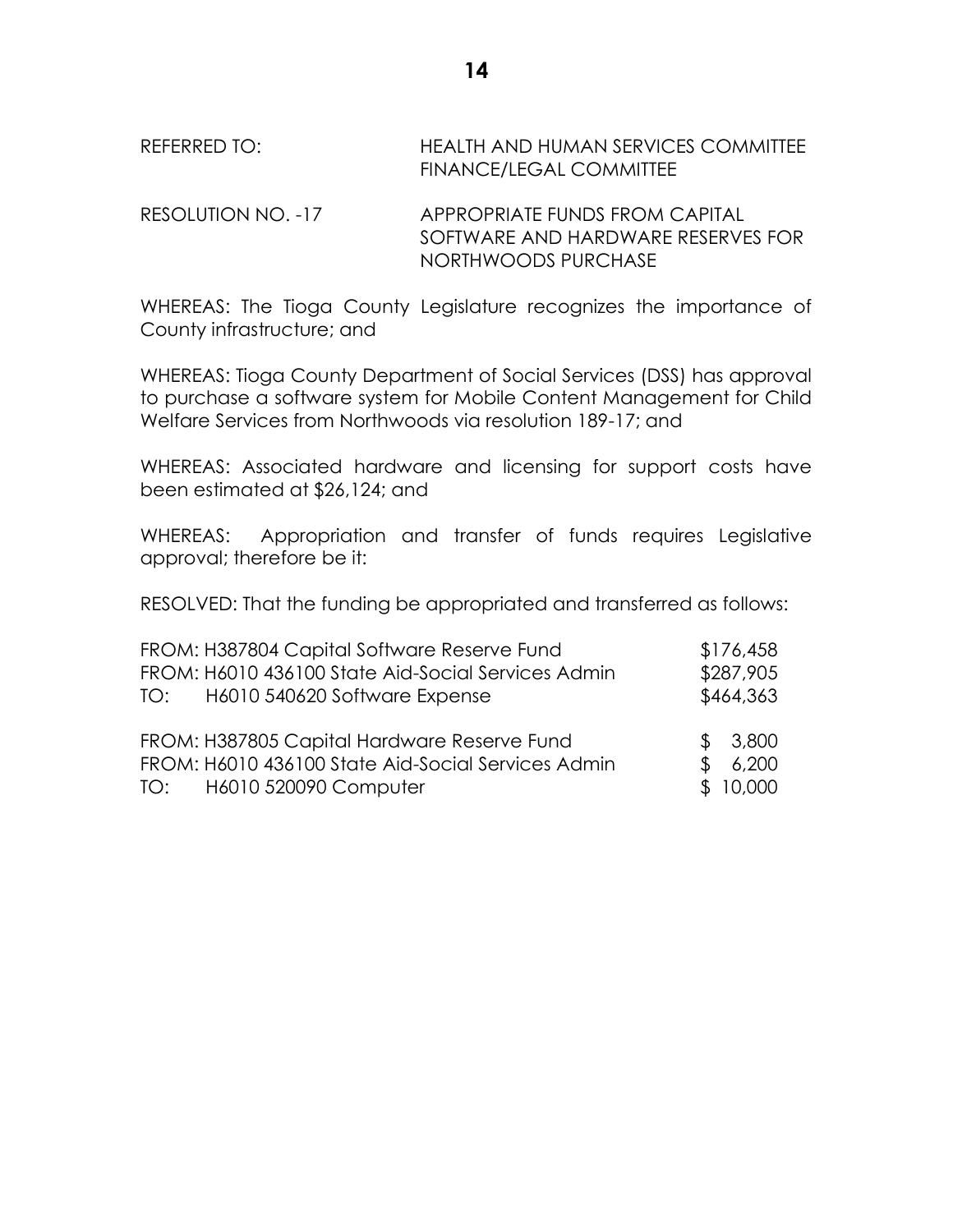REFERRED TO: PUBLIC WORKS FINANCE

RESOLUTION NO. -17 AUTHORIZE ADDITIONAL EQUIPMENT PURCHASES

WHEREAS: Public Works budgeted \$54,000.00 for a Lift and Manual Press in the 2017 Capital Equipment budget line H5130.521902 Auto Shop Equip/Reno; and

WHEREAS: The cost for these 2 pieces came in under what was anticipated; and

WHEREAS: There was a need for additional items in our facility; and

WHEREAS: There were funds remaining in the amount of \$9,804.79 in H5130.521902 Auto Shop Equip/Reno; therefore be it

RESOLVED: That the Tioga County Legislature authorizes the following purchases out of H5130.521902 Auto Shop Equip/Reno:

I D Booth Inc.  $$2,106.50$  (Heaters)

Bakers Garage Doors \$5,804.00 (Garage Doors) Fastenal Company \$1,639.72 (Drill Press & Vise)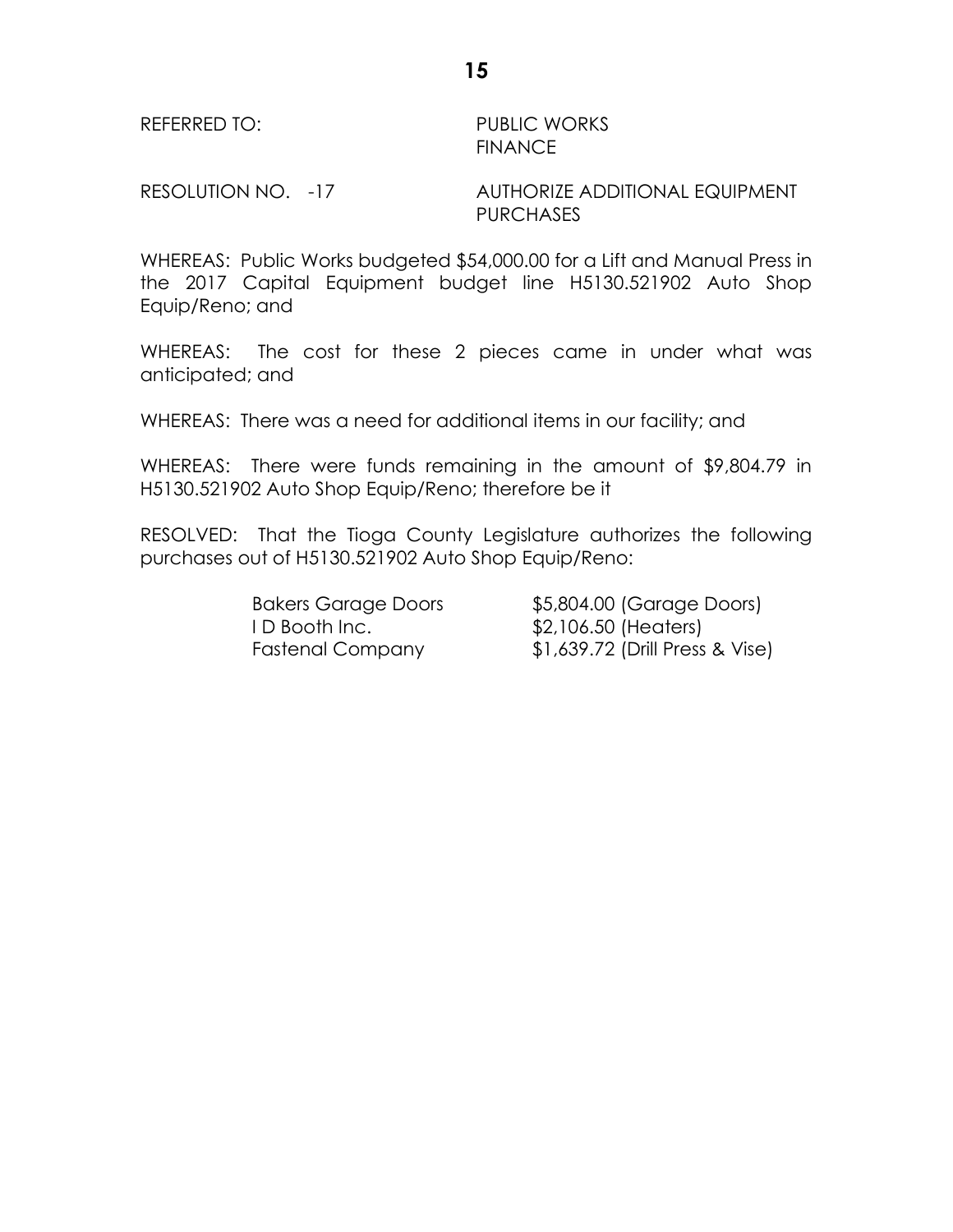## **LOCAL LAW TO BE INTRODUCED**

County of Tioga

Local Law No. of the Year 2017.

A Local Law providing for the collection of a hotel and motel tax in Tioga County.

Be It Enacted by the Legislature of the County of Tioga as follows:

## SECTION 1: TITLE

This Local Law shall be known as the "Hotel/Motel Tax Law".

## SECTION 2: PURPOSE

The purpose of this Local Law is to enhance the general economy of Tioga County, its cities, towns, and villages through promotion of tourists, activities, conventions, trade shows, special events, and other directly related and supporting activities.

#### SECTION 3: DEFINITIONS

HOTEL - Any facility providing lodging on an over-night basis, and shall include those facilities designated and commonly known as "bed and breakfast" and "tourist" facilities.

MOTEL - Any facility providing lodging on an over-night basis, and shall include those facilities designated and commonly known as "bed and breakfast" and "tourist" facilities.

PERMANENT RESIDENT - A person occupying any room or rooms in a hotel or motel for at least fourteen (14) consecutive days.

#### SECTION 4: TAX

(A) A tax in the amount of four percent (4%) of the per diem rental rate for each room occupied, is hereby assessed on all hotels and motels in Tioga County, provided, however, that such tax shall not be applicable to a permanent resident of a hotel or motel.

(B) Said tax shall be paid by the person occupying the room who shall be liable therefore to the owner of the hotel or motel room occupied or to the person entitled to be paid the rent or charge for the hotel or motel room occupied. Said tax shall be paid for and on account of the County of Tioga.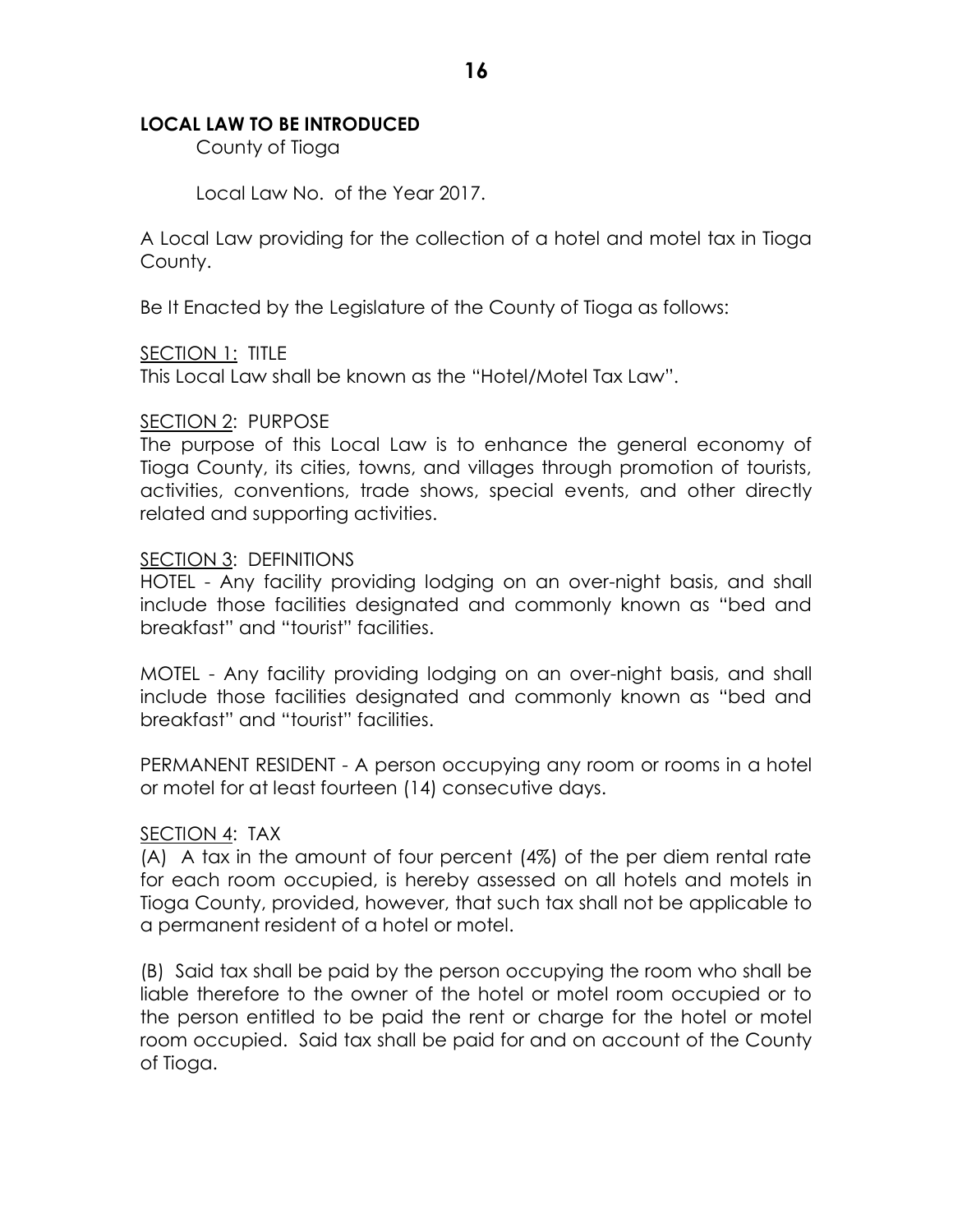(C) Such owner or person entitled to be paid the rent or charge shall be liable for the collection and payment of the tax. Such owner or person entitled to be paid the rent or charge shall have the same right in respect to collecting the tax from the person occupying the hotel or motel room, or in respect to non-payment of the tax by the person occupying the hotel or motel room, as if the tax were a part of the rent or charge; provided, however, that the Tioga County Treasurer shall be joined as a part in any action or proceeding brought to collect the tax by the owner or by the person entitled to be paid the rent or charge.

(D) The filing of returns and the payment of the tax shall be paid to the Tioga County Treasurer on a quarterly basis by such means and in such manner as may be directed by the Tioga County Treasurer.

## SECTION 5: PENALTY AND INTEREST

There shall be a penalty for failure to file said return and pay over the tax to the Tioga County Treasurer on the date due in the amount of ten (10%) per cent of the amount of the tax due plus interest at the rate of one percent (1%) of such tax for each month of delay, excepting the first month after such return was required to be filed or such tax became due.

#### SECTION 6: EXEMPTION

Such tax shall not be imposed on any transaction, by or with any of the following:

(A) The State of New York, or any public corporation (including a public corporation created pursuant to agreement or compact with another state or the dominion of Canada), improvement district or other political subdivision of the State.

(B) The United States of America, insofar as it is immune from taxation;

(C) Any corporation or association, or trust, or community chest, fund or foundation organized and operated exclusively for religious, charitable or educational purposes, or for the prevention of cruelty to children or animals, and no part of the net earnings of which inures to the benefit of any private shareholder or individual and no substantial part of the activities of which is carrying on propaganda, or otherwise attempting to influence legislation; provided, however, that nothing in this paragraph shall include an organization operated for the primary purpose of carrying on a trade or business for profit, whether or not all of its profits are payable to one or more organizations described in this paragraph.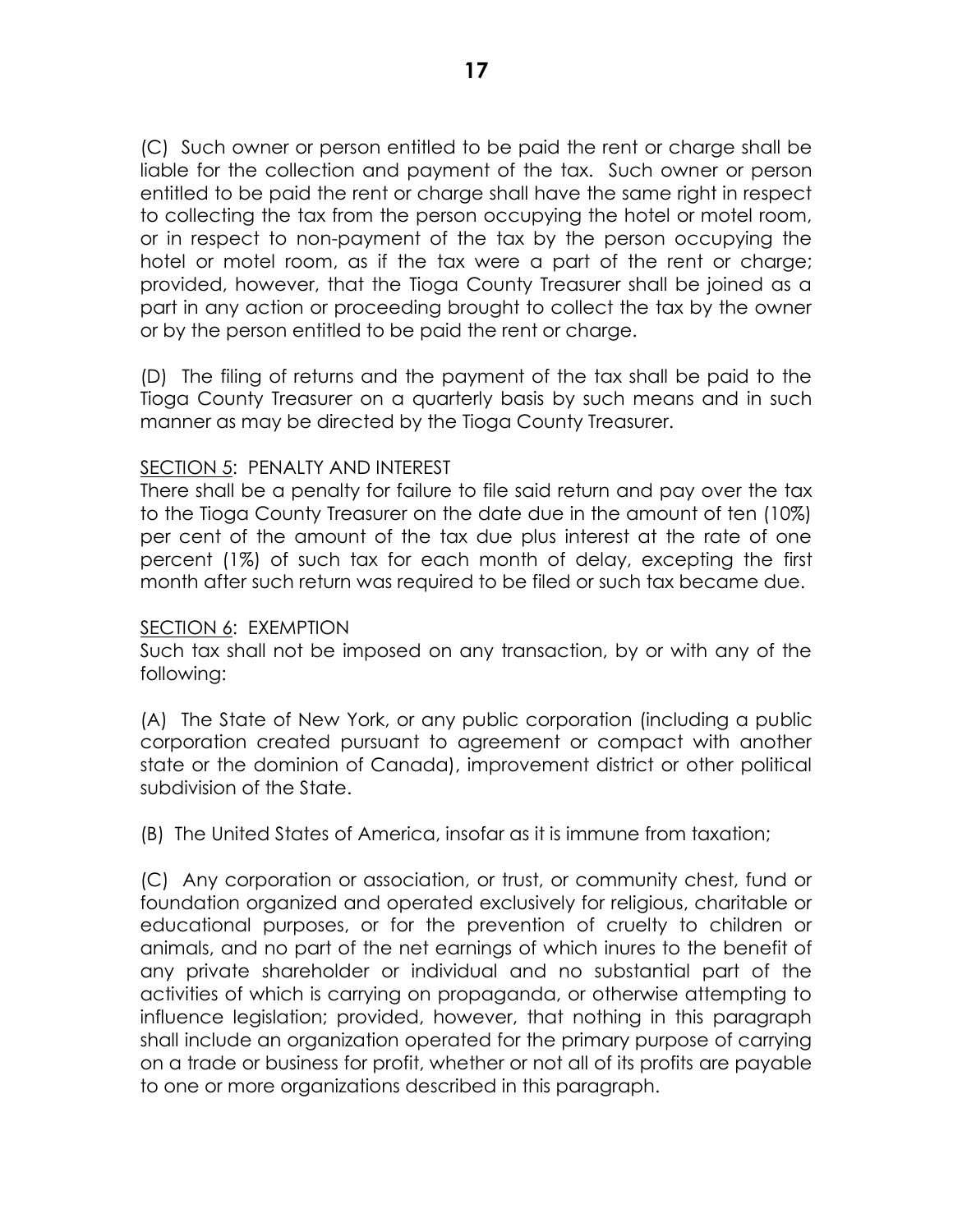## SECTION 7: JUDICIAL REVIEW

Any final determination of the amount of any tax payable hereunder shall be reviewable for error, illegality or unconstitutionality or any other reason whatsoever by a proceeding under article seventy-eight of the civil practice law and rules if application therefore is made to the supreme court within thirty days after the giving of the notice of such final determination, provided, however, that any such proceeding under article seventy-eight of the civil practice law and rules shall not be instituted unless:

(A) The amount of any tax sought to be reviewed, with such interest and penalties thereon as may be provided for, shall be first deposited and there is filed an undertaking, issued by a surety company authorized to transact business in this state and approved by the superintendent of insurance of this state as to solvency and responsibility, in such amount as a justice of the supreme court shall approve to the effect that if such proceeding be dismissed or the tax confirmed the petitioner will pay all costs and charges which may accrue in the prosecution of such proceeding; or

(B) At the option of the petitioner such undertaking may be in a sum sufficient to cover the taxes, interests and penalties stated in such determination plus the costs and charges which may accrue against it in the prosecution of the proceeding, in which event the petitioner shall not be required to pay such taxes, interest or penalties as a condition precedent to the application.

(C) Where any tax imposed hereunder shall have been erroneously, illegally or unconstitutionally collected and application for the refund thereof duly made to the Tioga County Treasurer, and he shall have made a determination denying such refund, such determination shall be reviewable by a proceeding under article seventy-eight of the civil practice law and rules, provided, however, that such proceeding is instituted within thirty days after the giving of the notice of such denial, that a final determination of tax due was not previously made, and that an undertaking is filed with the proper fiscal officer or officers in such amount and with such sureties as a justice of the supreme court shall approve to the effect that if such proceeding be dismissed or the tax confirmed, the petitioner will pay all costs and charges which may accrue in the prosecution of such proceeding.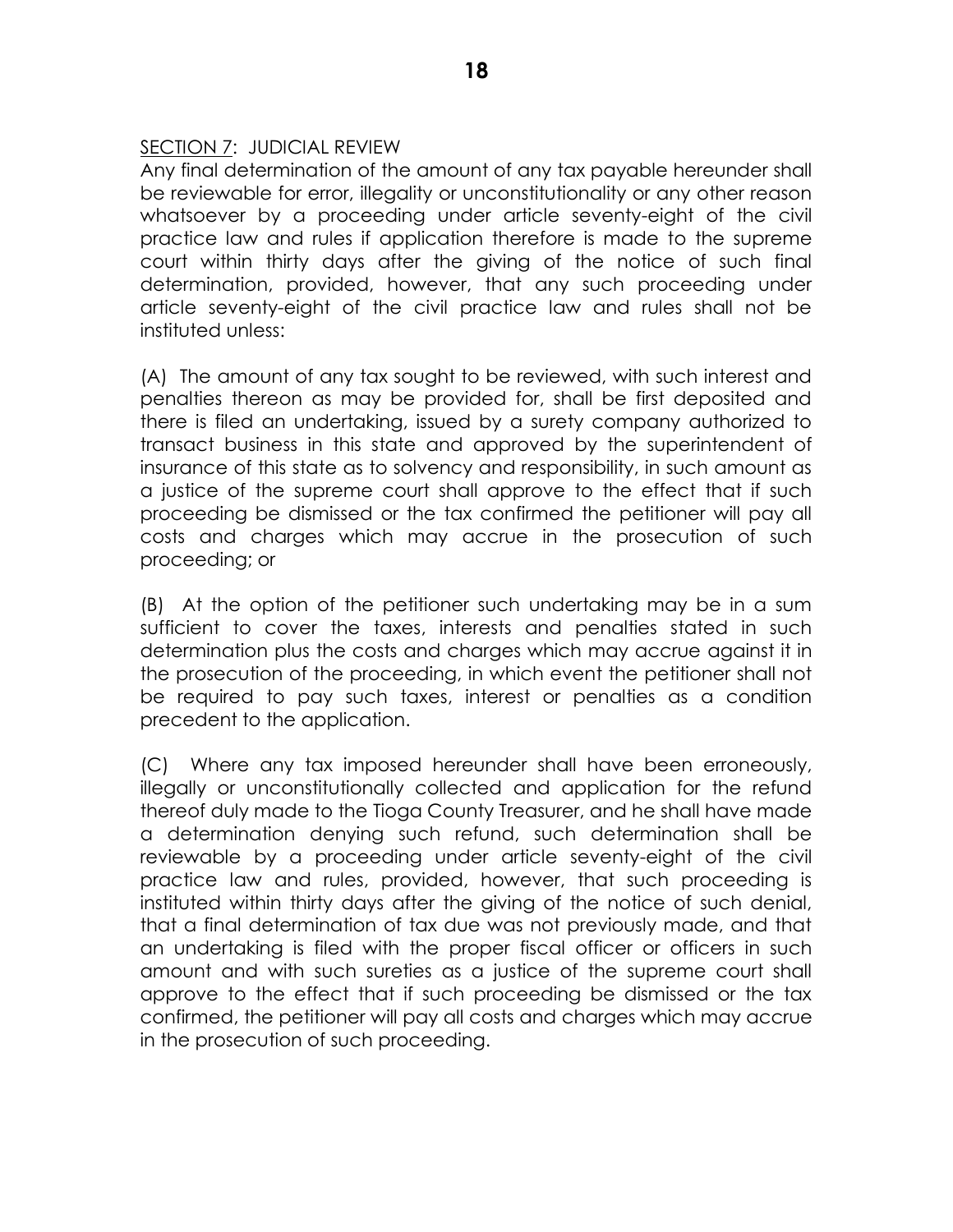## SECTION 8: LIMITATION OF TIME

Except in the case of a willfully false or fraudulent return with intent to evade the tax, no assessment of additional tax shall be made after the expiration of more than three years from the date of the filing of a return, provided, however, that where no return has been filed as provided by law the tax may be assessed at any time.

## SECTION 9: APPLICATION OF FUNDS

All revenues resulting from the imposition of the tax under this local law shall be paid into the treasury of Tioga County and shall be credited to and deposited in the general fund of the County, thereafter to be allocated at the discretion of the County Legislature of the County of Tioga for the purposes of tourism and economic development; provided, however, that the County shall be authorized to retain up to a maximum of five percent of such revenue to defer the necessary expenses of the County in administering such tax. The revenue derived from the tax, after deducting the amount provided for administering such tax, shall be allocated to enhance the general economy of Tioga County, its cities, towns, and villages, through promotion of tourist activities, conventions, trade shows, special events, and other directly related and supporting activities.

#### SECTION 10: EFFECTIVE DATE

This local law shall become effective December 1, 2017 and shall remain in effect until November 30, 2020.

#### SECTION 11: SEVERABILITY

If any provision of this local law or the application thereof to any person or circumstance shall be held invalid, the remainder of this local law and the application of its provisions to other persons or circumstances shall not be affected thereby.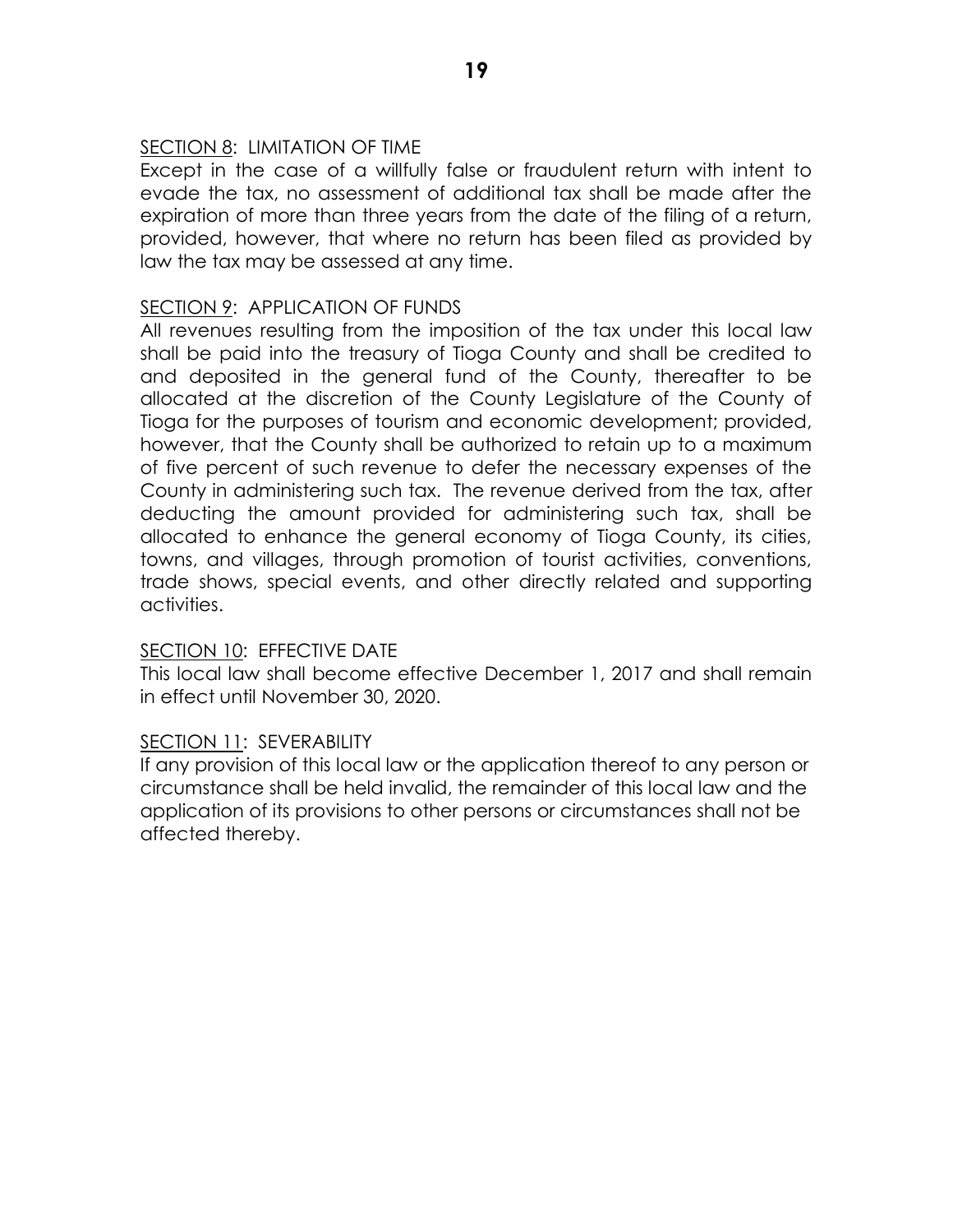REFERRED TO: ED&P COMMITTEE

RESOLUTION NO. -17 SCHEDULE PUBLIC HEARING LOCAL LAW INTRODUCTORY NO. D of 2017

RESOLVED: That a public hearing shall be held on Local Law Introductory No. D of 2017 A Local Law providing for the collection of a hotel and motel tax in Tioga County in the Edward D. Hubbard Auditorium of the Ronald E. Dougherty County Office Building, 56 Main Street, Owego, New York 13827 on Thursday, October 5, 2017 at 1:00 P.M. All persons desiring to present written or oral comments may do so at said time.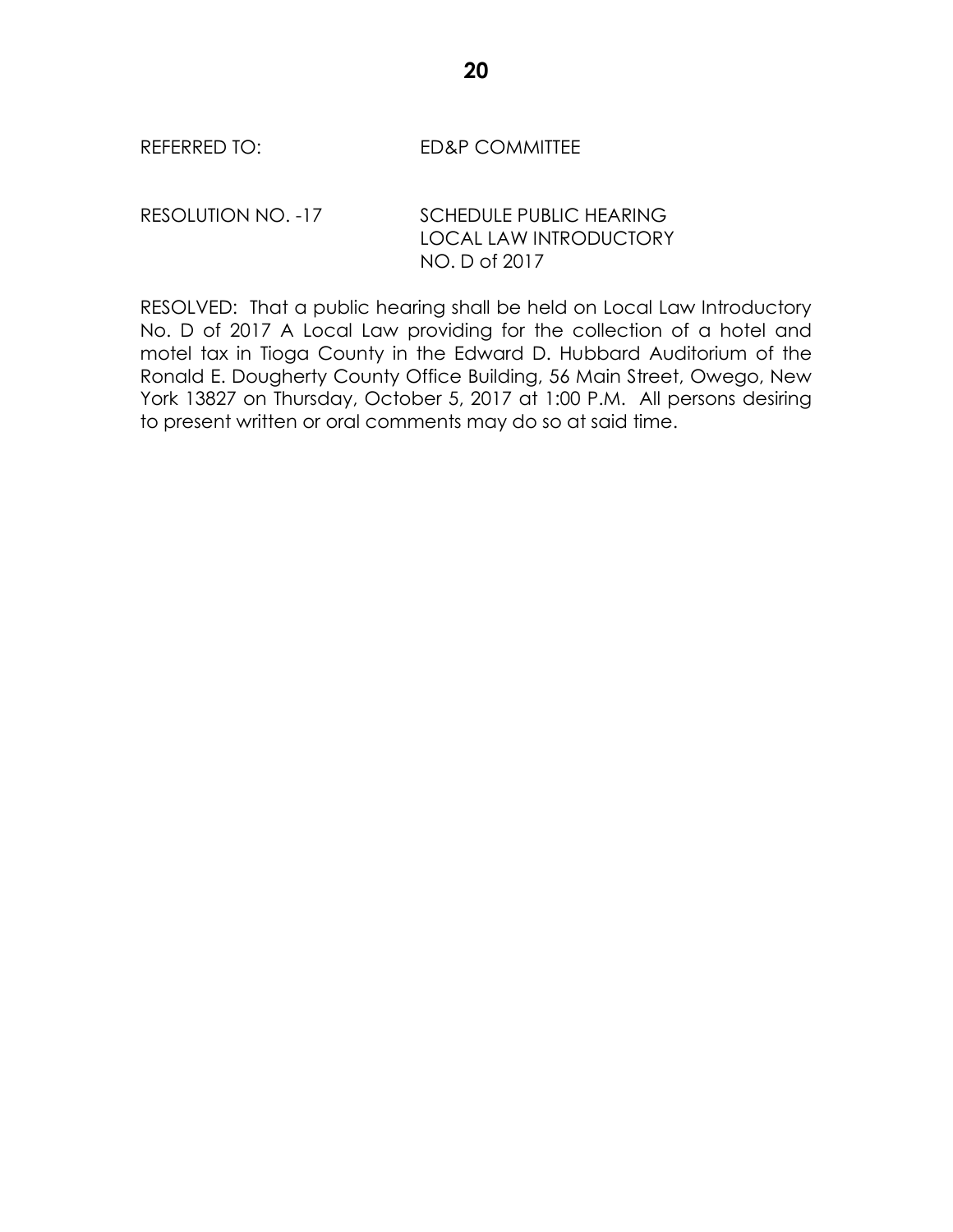## REFERRED TO: ECONOMIC DEVELOPMENT & PLANNING COMMITTEE

RESOLUTION NO. -17 AUTHORIZATION TO ACCEPT AWARDED 2016 NEW YORK HOMES AND COMMUNITY RENEWAL FUNDING FOR \$500,000.00 FROM THE NEW YORK MAIN STREET DOWNTOWN ANCHOR PROGRAM FOR THE 2016 NEW YORK MAIN STREET DOWNTOWN ANCHOR OWEGO REVITALIZATION PROJECT AT 145 FRONT STREET OWEGO (The Parkview)

WHEREAS: Tioga County Economic Development and Planning (TCEDP) was approved by Resolution #118-16 to apply and administer a 2016 New York Main Street Program (NYMS) grant for the 2016 New York Main Street Program Downtown Anchor Owego Revitalization Project at 145 Front Street, Owego (The Parkview); and

WHEREAS: A 2016 New York Main Street grant for \$500,000.00 has been awarded; and

WHEREAS: The Tioga County Legislature must accept this grant award of \$500,000.00; now therefore be it

RESOLVED: That the Tioga County Legislature accept the awarded 2016 New York Main Street Downtown Anchor Program total grant for \$500,000.00 to be administered by the Tioga County Economic Development and Planning Office.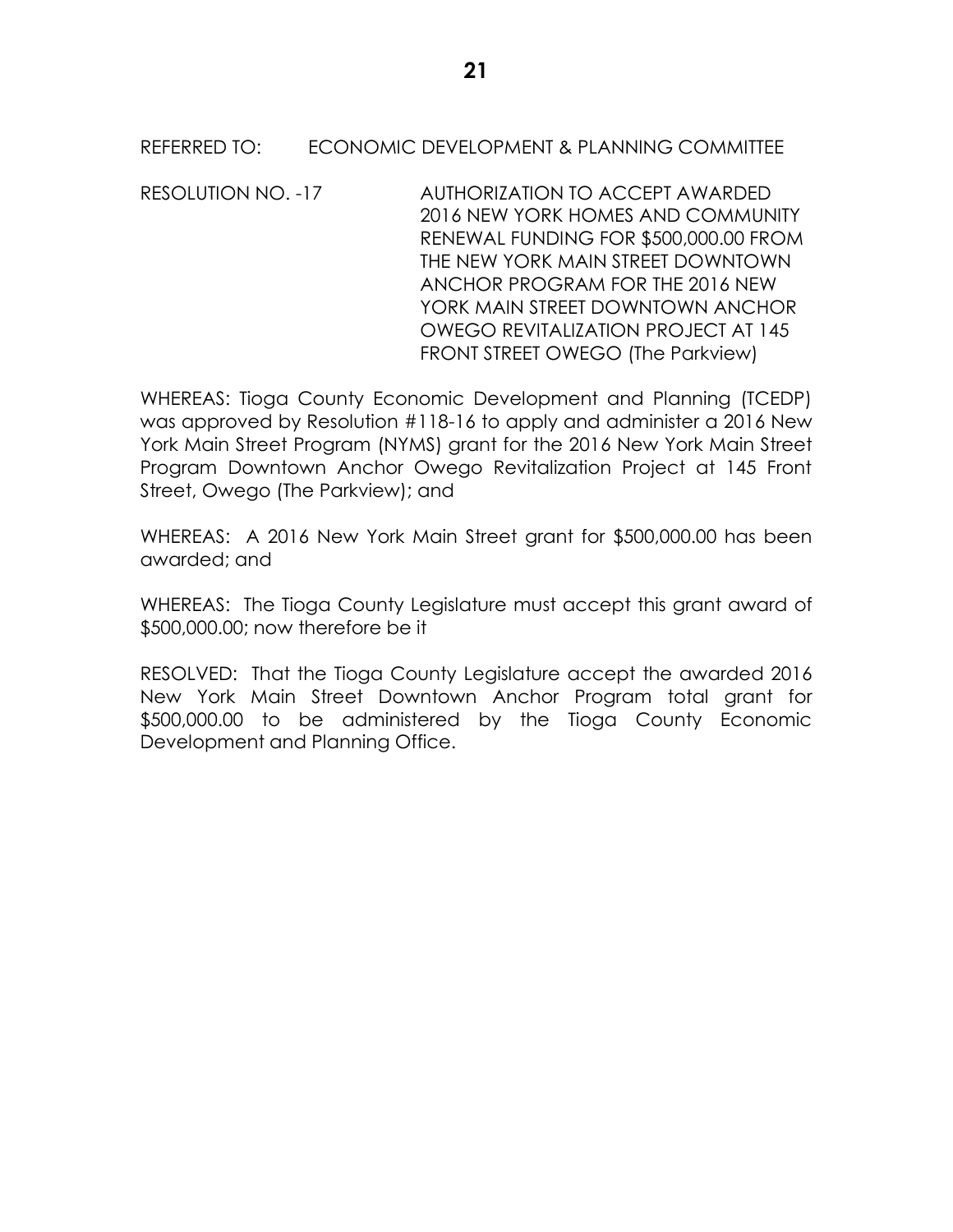RESOLUTION NO. -17 AUTHORIZATION TO APPROPRIATE FUNDS AND MODIFY 2017 BUDGET FOR THE AWARDED 2016 NEW YORK HOMES AND COMMUNITY RENEWAL FUNDING FOR \$500,000.00 FROM THE NEW YORK MAIN STREET DOWNTOWN ANCHOR PROGRAM FOR THE 2016 NEW YORK MAIN STREET DOWNTOWN ANCHOR OWEGO REVITALIZATION PROJECT AT 145 FRONT STREET OWEGO (The Parkview)

WHEREAS: Tioga County Economic Development and Planning (TCEDP) was approved by Resolution #118-16 to apply and administer a 2016 New York Main Street Program (NYMS) grant for the 2016 New York Main Street Program Downtown Anchor Owego Revitalization Project at 145 Front Street, Owego (The Parkview); and

WHEREAS: A 2016 New York Main Street grant for \$500,000.00 has been awarded; and

WHEREAS: Included in the grant award is a 5% administrative fee of \$25,000.00; now therefore be it

RESOLVED: That the funds be appropriated and the 2017 Budget be modified as follows:

2017 Budget Modification:

|       | Revenue Account #ORG CE8510 OBJ 439900 | \$475,000.00 |
|-------|----------------------------------------|--------------|
|       | Expense Account #ORG CE8510 OBJ 540487 | \$475,000.00 |
| Name: | CE002 2017 Parkview Main Street        |              |

2017 Budget Addition:

|       | Revenue Account #ORG A6422 OBJ 437170 | \$25,000.00 |
|-------|---------------------------------------|-------------|
| Name: | State Aid ED Administrative Fee       |             |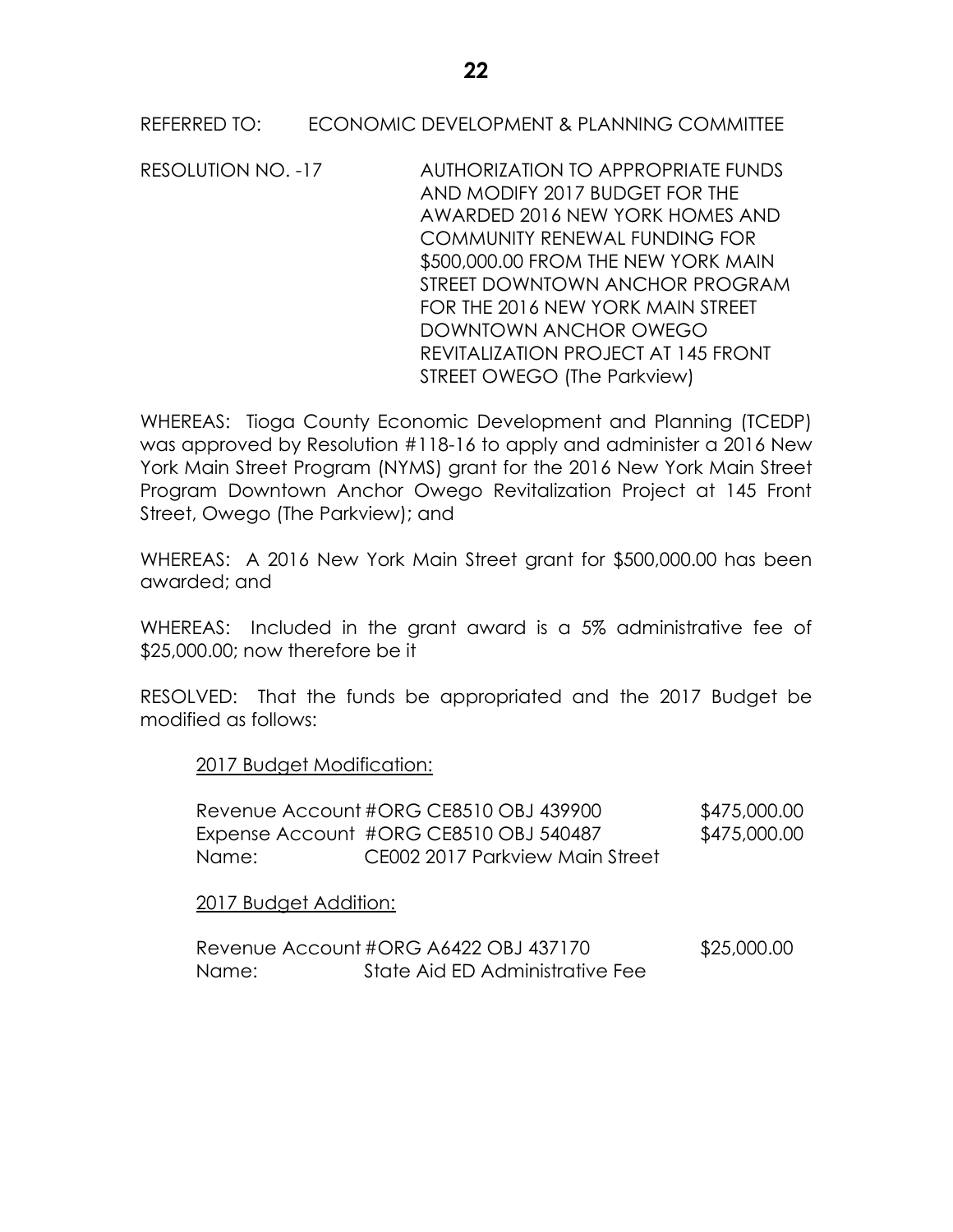## REFERRED TO: ADMINISTRATIVE SERVICES COMMITTEE

RESOLUTION NO. -17 ESTABLISH EQUALIZATION RATES

RESOLVED: That under the provisions of Section 804 of the Real Property Tax Law, equalization rates for the purpose of apportioning 2018 County taxes

among the several Towns are hereby established as follows:

| Town of Barton               | 85.00  |
|------------------------------|--------|
| <b>Town of Berkshire</b>     | 100.00 |
| <b>Town of Candor</b>        | 98.00  |
| <b>Town of Newark Valley</b> | 70.00  |
| <b>Town of Nichols</b>       | 24.00  |
| Town of Owego                | 75.90  |
| <b>Town of Richford</b>      | 98.00  |
| Town of Spencer              | 95.00  |
| Town of Tioga                | 6.60   |
|                              |        |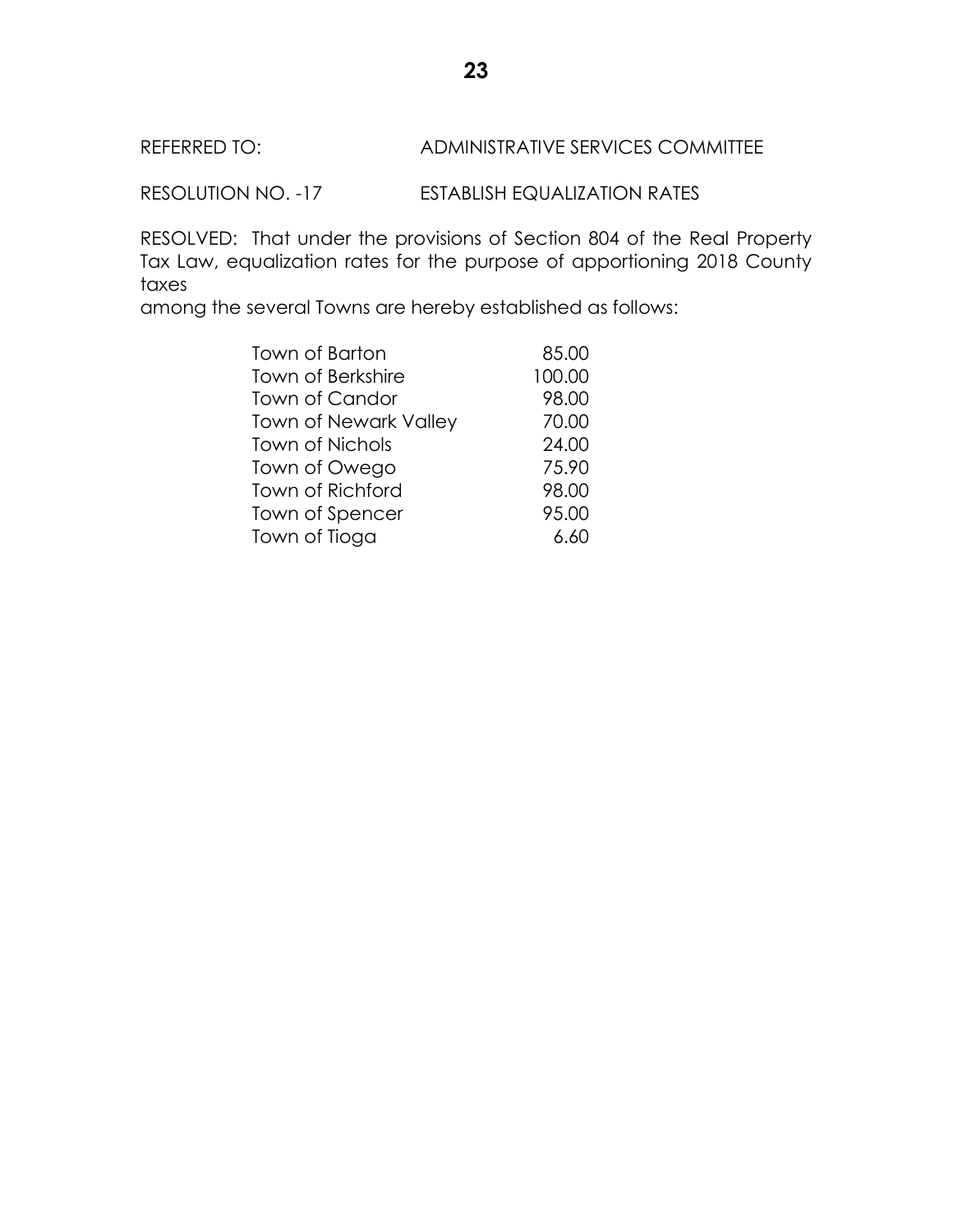| REFERRED TO | <b>PUBLIC SAFETY COMMITTEE</b> |
|-------------|--------------------------------|
|             |                                |

RESOLUTION NO. -17 APPROVE 2018 STOPDWI PLAN

WHEREAS: The New York State Governor's Traffic Safety Committee (GTSC) requires Counties to submit an annual STOP DWI Plan by October 1st, for the use of monies collected under the STOP DWI Program; and

WHEREAS: The STOP DWI Coordinator has submitted a 2018 STOP DWI Plan to the Tioga County Legislature for approval; be it therefore

RESOLVED: That the Tioga County Legislature hereby approves the 2018 STOP DWI Plan including the following budgeted appropriations:

| \$38,000  |
|-----------|
| \$14,000  |
| \$21,927  |
| \$13,000  |
| \$20,000  |
| \$5,450   |
| \$112,377 |
|           |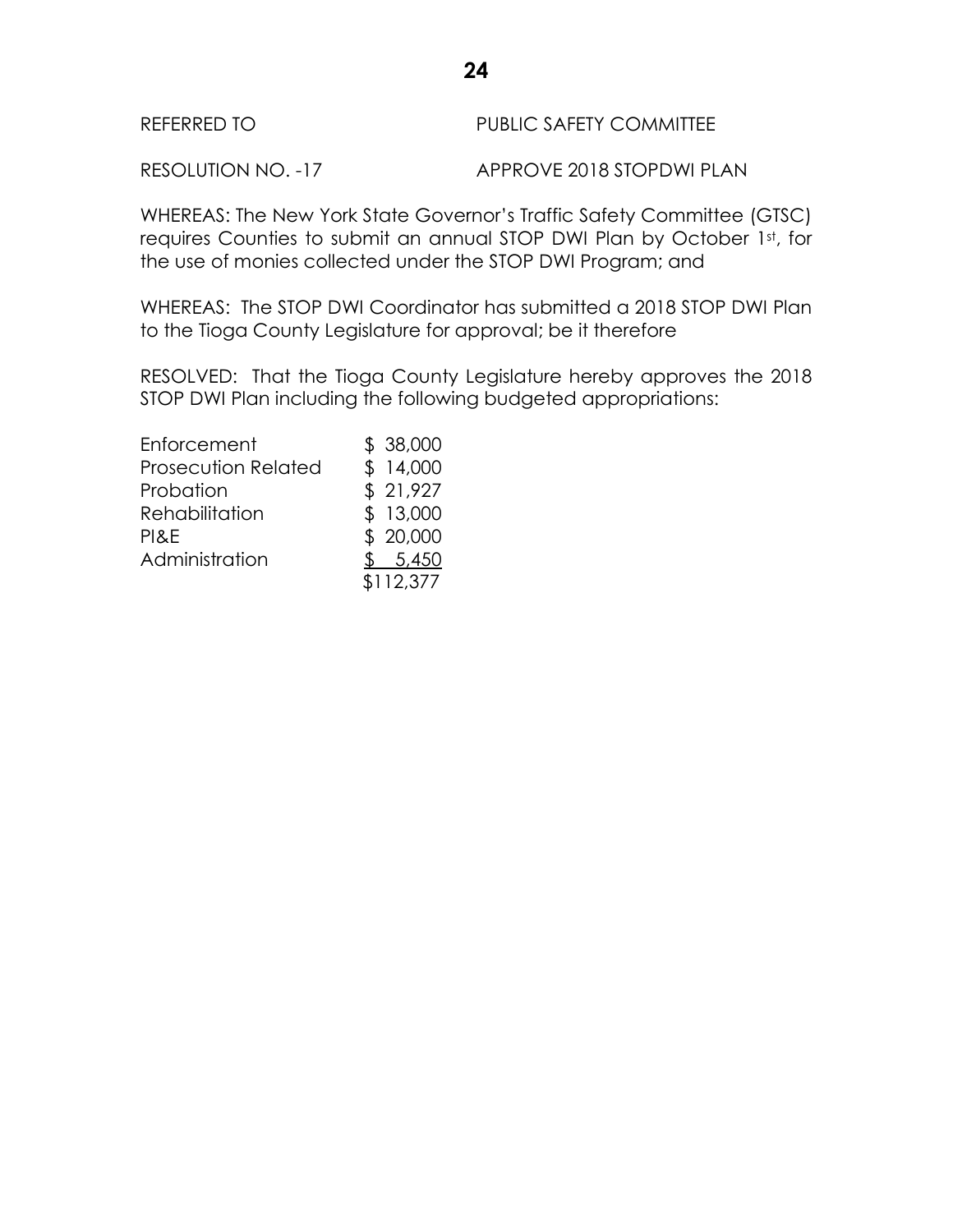REFERRED TO: **HEALTH & HUMAN SERVICES COMMITTEE** 

RESOLUTION NO. –17 APPOINT MEMBER TO YOUTH BOARD YOUTH BUREAU

WHEREAS: The Tioga County Youth Board is organized as an advisory body to the Tioga County Youth Bureau; and

WHEREAS: The purpose of the Youth Board is to carry out the provision of Section 95 of the General Municipal Law of the State of New York and Resolution No. 140 of 1981 of the Tioga County Legislature; and

WHEREAS: The Tioga County Youth Board Bylaws provides for representatives to the Youth Board be appointed by the County Legislature; and

WHEREAS: The County Legislature previously appointed members to the Youth Board under Resolution No. 48-17 and vacancies exist; now therefore be it

RESOLVED: That the following listed representative be appointed as a member of the Tioga County Youth Board with the corresponding term of office consistent with the requirement of staggered rotation.

Rachel Craig (Replacing Jessica Hobler) 09/01/17-12/31/19

TERM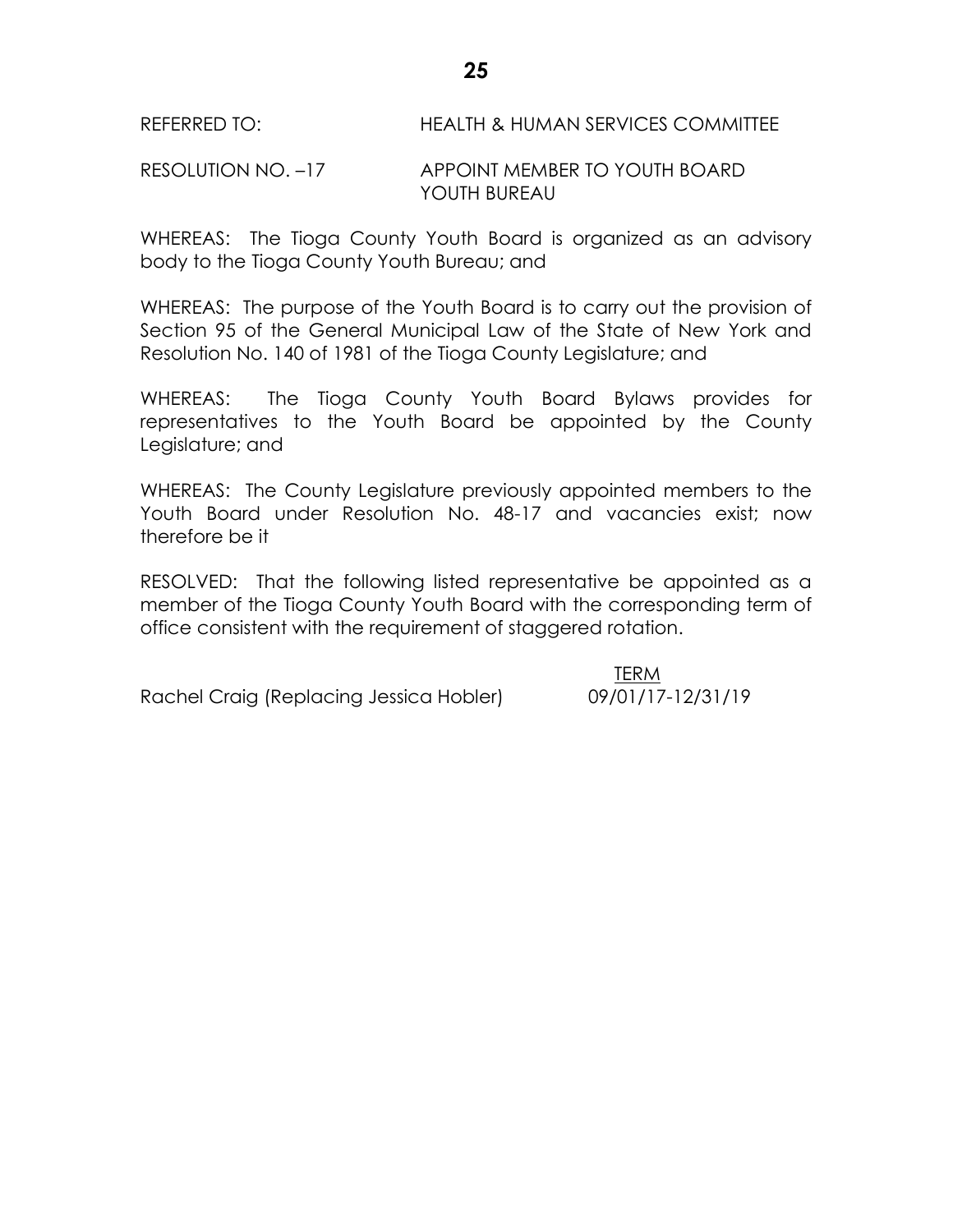### REFERRED TO: PERSONNEL COMMITTEE

RESOLUTION NO. -17 CONTRACT WITH EXCELLUS BLUE CROSS/BLUE SHIELD TO ADMINISTER HEALTH INSURANCE BENEFITS

WHEREAS: Tioga County uses the service of Excellus Blue Cross Blue Shield of Central New York to administer health insurance benefits for Tioga County including a Medicare Blue PPO plan; and

WHEREAS: Excellus Blue Cross Blue Shield of Central New York has submitted a new contract to administer fully insured benefits for Tioga County employees for the period of January 1, 2018 through December 31, 2018; and

WHEREAS: These are contractual benefits for Tioga County union employees; therefore be it

RESOLVED: That the Tioga County Legislature authorizes the Chair of the Legislature to enter into a contract with Excellus Blue Cross Blue Shield of Central New York, subject to review by the County Attorney, to administer health insurance benefits for Tioga County for the period January 1, 2018 through December 31, 2018.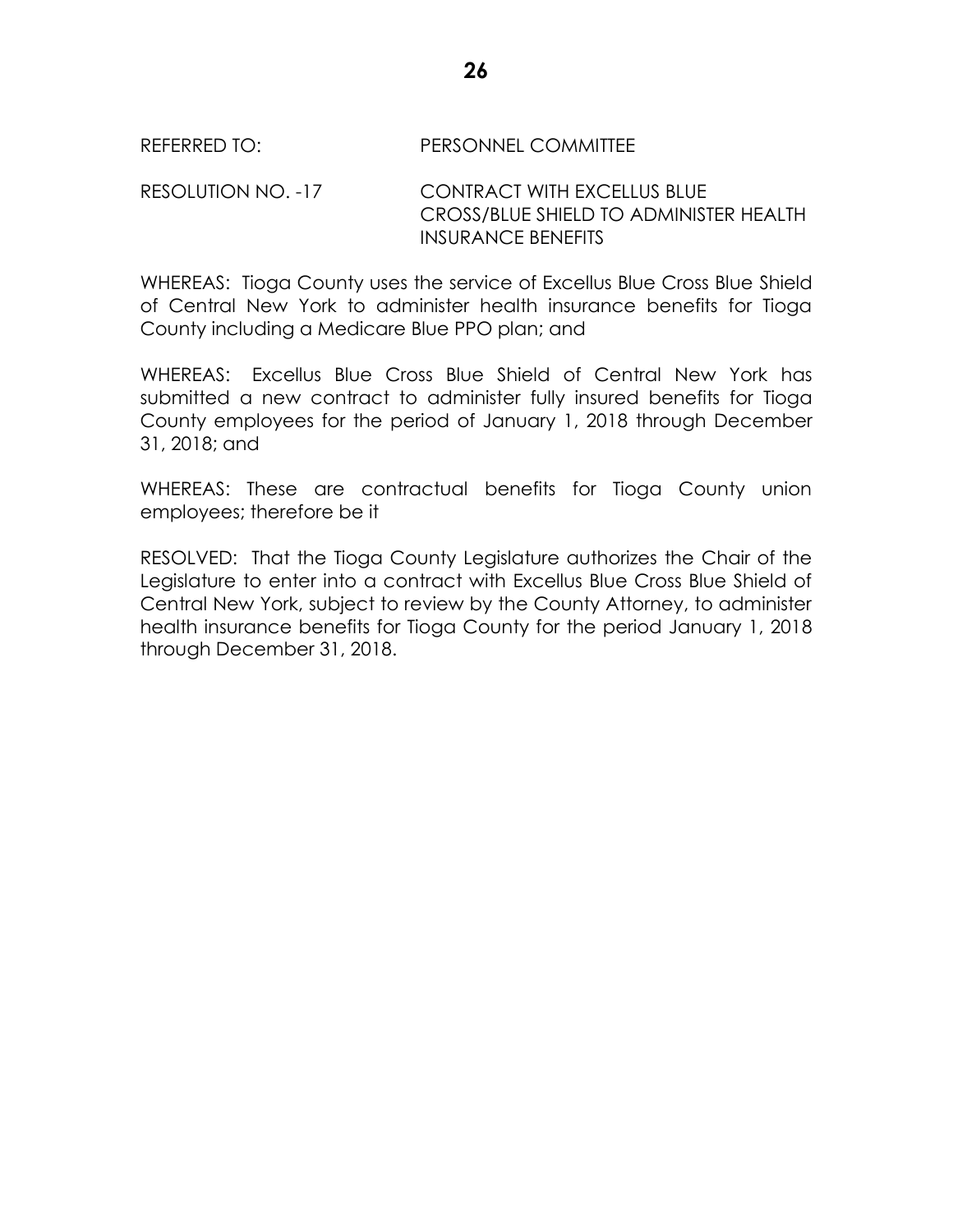RESOLUTION NO. -17 AUTHORIZE CONTRACT WITH THE HARTFORD TO ADMINISTER MEDICARE ELIGIBLE RETIREE HEALTH INSURANCE

WHEREAS: Effective January 1, 2014 Tioga County implemented The Hartford Medicare Supplemental Plan F coupled with a drug plan with \$5/\$15/\$30 co-pays for Medicare eligible retirees and retirees' spouses; and

WHEREAS: This Medicare plan continues to provide optimal coverage to Medicare eligible retirees at a lower cost to Tioga County than previous coverage offered; and

WHEREAS: The Hartford has submitted a new contract to administer the Medicare Supplemental Plan F and drug plan with \$5/\$15/\$30 co-pays for the period of January 1, 2018 through December 31, 2018; therefore be it

RESOLVED: That the Tioga County Legislature authorizes the Chair of the Legislature to enter into a contract with The Hartford, subject to review by the County Attorney, to administer these insurance benefits for Tioga County for the period January 1, 2018 through December 31, 2018.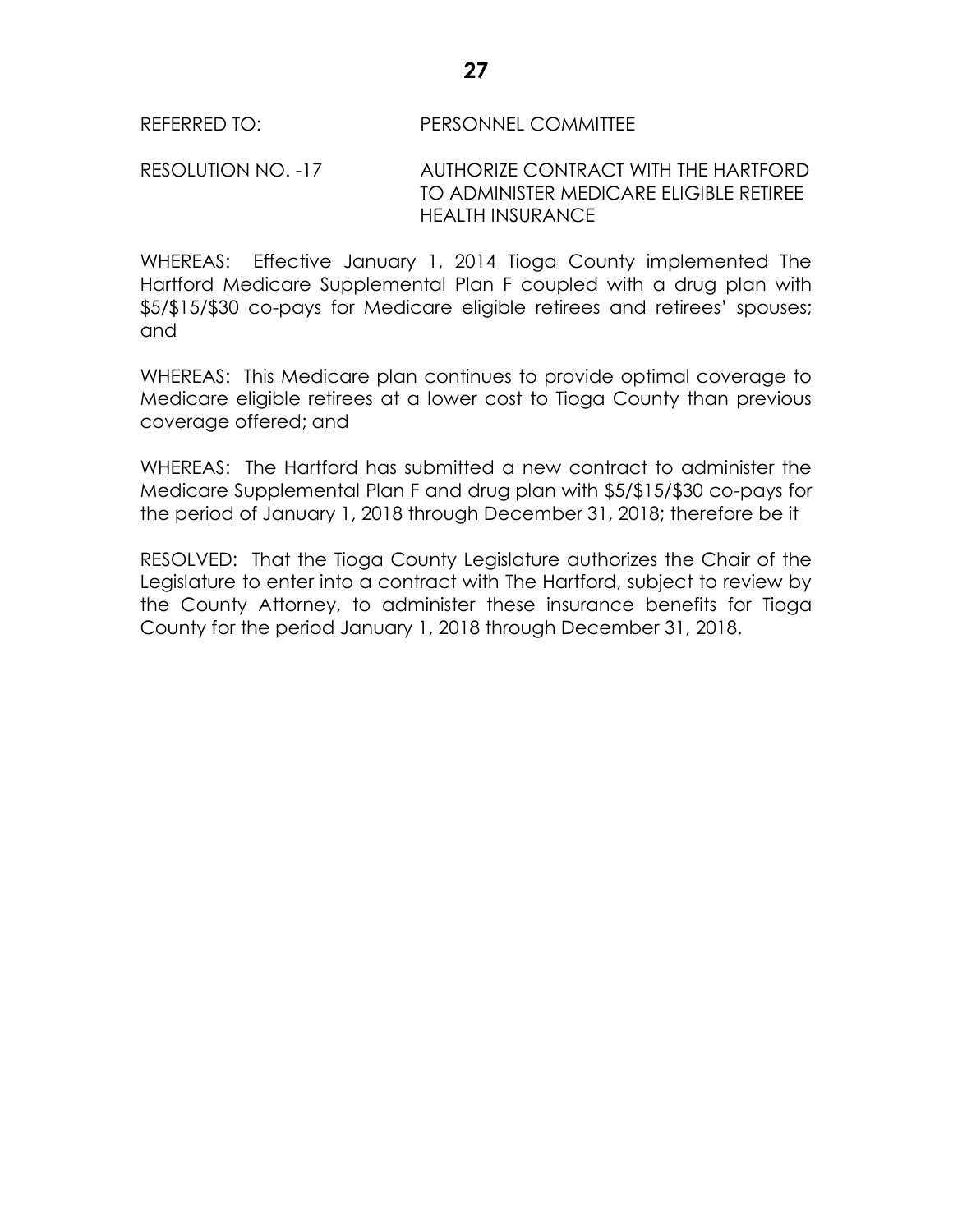REFERRED TO: HEALTH AND HUMAN SERVICES COMMITTEE PERSONNEL COMMITTEE

RESOLUTION NO.-17 AUTHORIZE POSITION RECLASSIFICATION MENTAL HYGIENE

WHEREAS: Legislative approval is required for position reclassification; and

WHEREAS: On March 30, 2017, the Personnel Department received a position description questionnaire from Linda Beers, Accounting Associate II (CSEA SG V, \$27,380), who works within the Mental Hygiene's accounting division; and

WHEREAS: A desk audit resulted and involved the review of work tasks performed by staff within said division; and

WHEREAS: Following the appeal process, the Personnel Officer has made a final determination that due to the type of work assigned to Ms. Beers and her level of autonomy in carrying out those assignments demonstrates sufficient justification to reclassify her title in order to accurately reflect the work performed; therefore be it

RESOLVED: That the Tioga County Legislature authorizes the reclassification of the Accounting Associate II position currently filled by Linda Beers to Accounting Associate III (CSEA SG VII, \$33,514); and be it further:

RESOLVED: That Ms. Beers' shall be appointed from an appropriate eligible list and shall receive a salary increase of \$6,134 added to her current annual salary retroactive to March 30, 2017.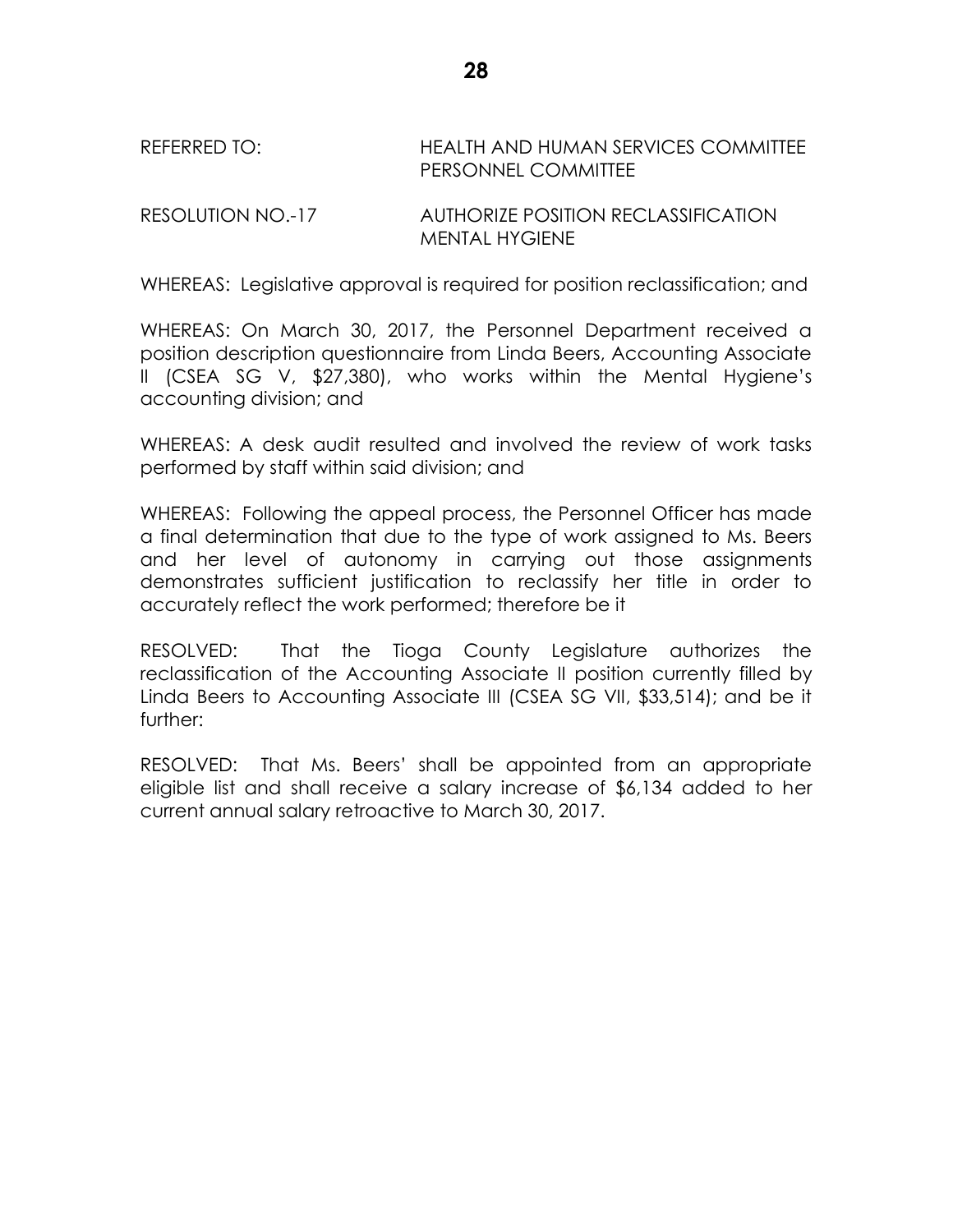REFERRED TO: PUBLIC SAFETY COMMITTEE PERSONNEL COMMITTEE

RESOLUTION NO. -17 AUTHORIZE BACKFILL PART TIME ASSISTANT FIRE COORDINATOR (BUREAU OF FIRE)

WHEREAS: The Tioga County Bureau of Fire has a need to backfill an Assistant Fire Coordinator (PT) position, which has been vacant since July 4, 2017; and

WHEREAS: The Fire Coordinator has identified a qualified candidate who has been found to meet the minimum qualifications of the Assistant Fire Coordinator (PT) classification; therefore be it

RESOLVED: That the Tioga County Legislature authorizes the appointment of Charles Bement to the vacant Assistant Fire Coordinator (PT) position effective September 18, 2017, at an annual non-union salary of \$2,600.00; and be it further

RESOLVED: In accordance with the Non-Union Benefits Policy, Mr. Bement will not receive a salary increase on January 1, 2018, and instead will be evaluated within 6 months in order to determine any salary increase at that time.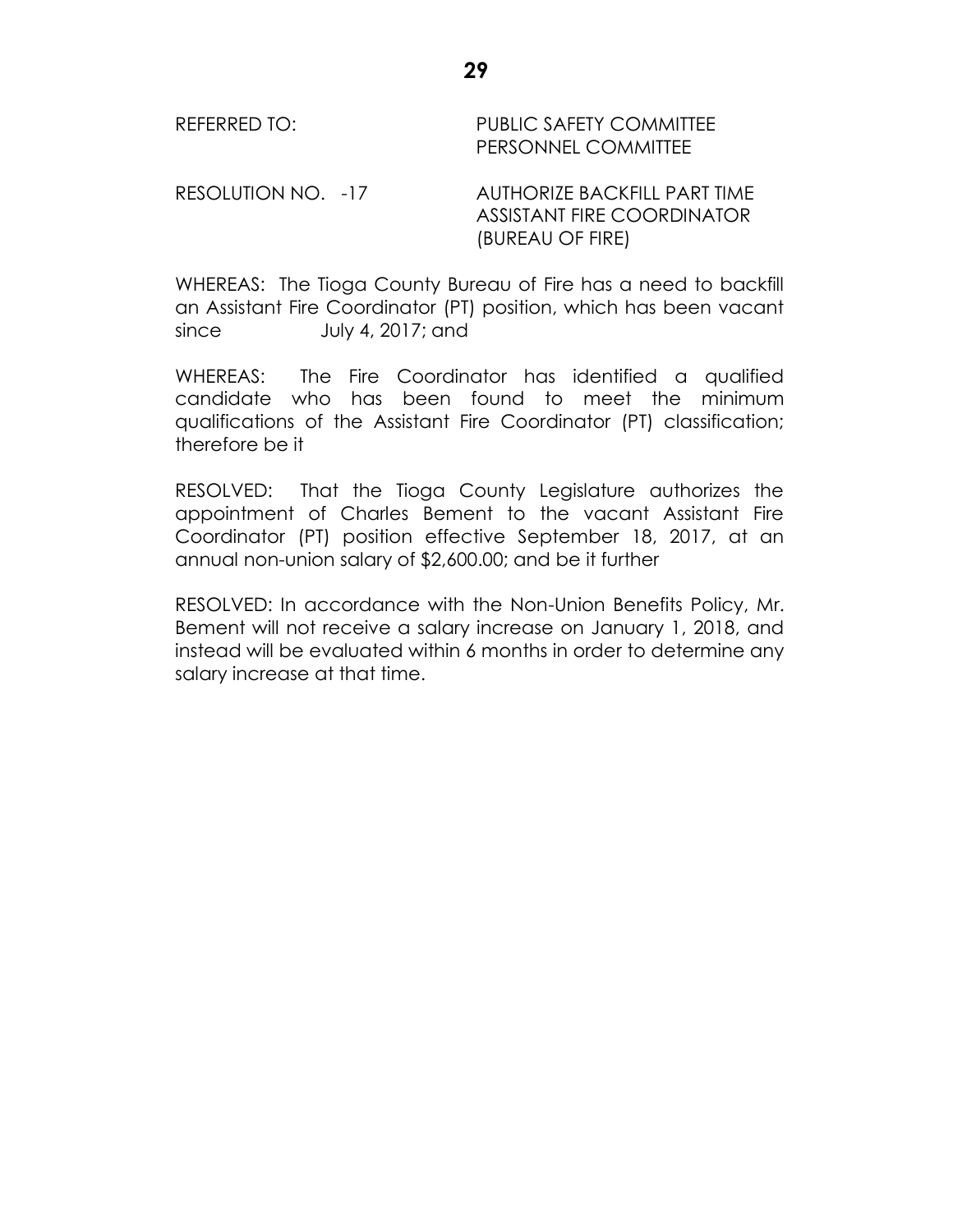RESOLUTION NO.-17 AMEND RESOLUTION #280-16; CREATE AND FILL TEMPORARY, FULL-TIME CLERK (SEASONAL) POSITION (PERSONNEL DEPT)

WHEREAS: A Seasonal Clerk position was authorized by Resolution #280-16 for the period of May 15, 2017 through September 1, 2017; and

WHEREAS: The position was not filled until May 31, 2017; and

WHEREAS: The amount budgeted for this position could cover May 31, 2017 through September 14, 2017; therefore be it

RESOLVED: That Resolution #280-16 is hereby amended to indicate that the Seasonal Clerk position in Personnel may run through September 14, 2017.